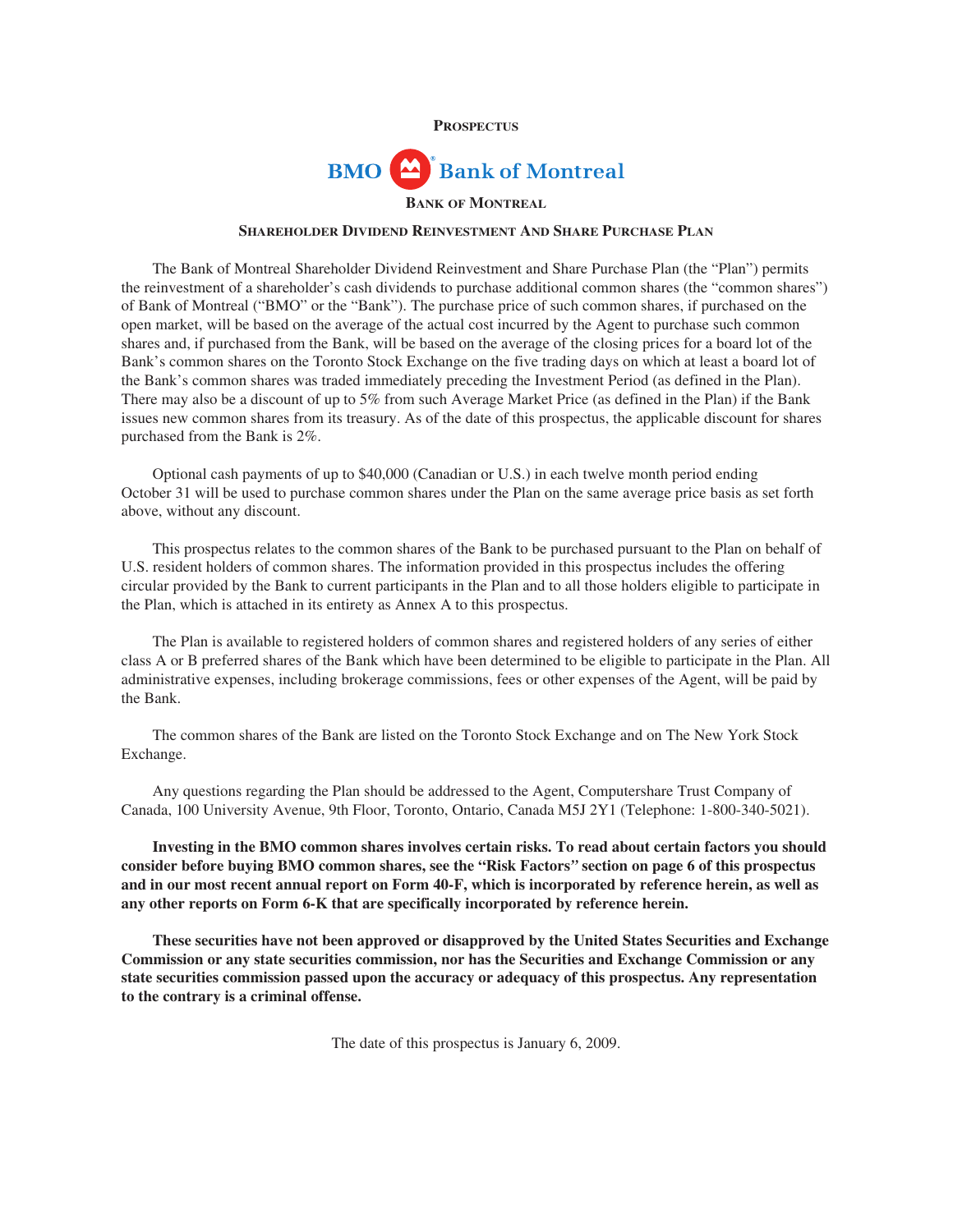### **TABLE OF CONTENTS**

|                                                                                                         | Page |                                                                   | Page |
|---------------------------------------------------------------------------------------------------------|------|-------------------------------------------------------------------|------|
| Presentation of Financial Information $\dots\dots$                                                      |      | Bank of Montreal                                                  | 5    |
| Caution Regarding Forward-Looking                                                                       | 3    | Consolidated Capitalization of the                                | 9    |
| Enforceability of Certain Civil Liabilities and<br>Agent for Service of Process in the United           |      | Validity of the Bank's Common<br>Shares                           | 10   |
|                                                                                                         |      | Experts $\dots\dots\dots\dots\dots\dots\dots\dots\dots\dots\dots$ | 10   |
| Where You Can Find More Information $\dots$                                                             |      |                                                                   | 10   |
| Incorporation of Certain Information by<br>Reference $\ldots \ldots \ldots \ldots \ldots \ldots \ldots$ |      | Offering Circular  Annex A                                        |      |
| Risk Factors                                                                                            |      |                                                                   |      |

# **PRESENTATION OF FINANCIAL INFORMATION**

We prepare our consolidated financial statements in accordance with Canadian GAAP, which differs in certain respects from U.S. GAAP. For a discussion of significant differences between Canadian and U.S. GAAP and a reconciliation of the consolidated balance sheet and statement of income, you should read the section titled "Note 31: Reconciliation of Canadian and United States Generally Accepted Accounting Principles" in our Annual Report on Form 40-F for the fiscal year ended October 31, 2008.

Additionally, we publish our consolidated financial statements in Canadian dollars. In this prospectus and any applicable supplement, currency amounts are stated in Canadian dollars ("\$"), unless specified otherwise. As indicated in the table below, the Canadian dollar has fluctuated in value compared to the U.S. dollar over time.

The tables below set forth the high and low daily noon buying rates, the average yearly rate and the rate at period end between Canadian dollars and U.S. dollars (in U.S. dollars per Canadian dollar) for the five-year period ended October 31, 2008 and the high and low daily noon buying rates for November, 2008 and December, 2008 (through December 30, 2008). On December 30, 2008, the noon buying rate was U.S. \$0.8187 = \$1.00. Our reference to the "noon buying rate" is the inverse of the rate in The City of New York for cable transfers in foreign currencies as announced by the U.S. Federal Reserve Bank of New York for customs purposes on a specified date.

| <b>Year Ended October 31</b>         | High   | Low    | Average $Rate(1)$ | <b>At Period End</b> |
|--------------------------------------|--------|--------|-------------------|----------------------|
|                                      | 0.8201 | 0.7158 | 0.7606            | 0.8191               |
|                                      | 0.8615 | 0.7872 | 0.8241            | 0.8477               |
|                                      | 0.9100 | 0.8361 | 0.8827            | 0.8907               |
|                                      | 1.0531 | 0.8437 | 0.9149            | 1.0531               |
|                                      |        | 0.7727 | 0.9690            | 0.8225               |
| <b>Additional Periods</b>            |        |        | High              | Low                  |
|                                      |        |        | 0.8694            | 0.7782               |
| December, 2008 (through December 30) |        |        | 0.8360            | 0.7710               |

Note:

 $\overline{(1)}$  The average of the noon buying rates on the last business day of each full month during the relevant period.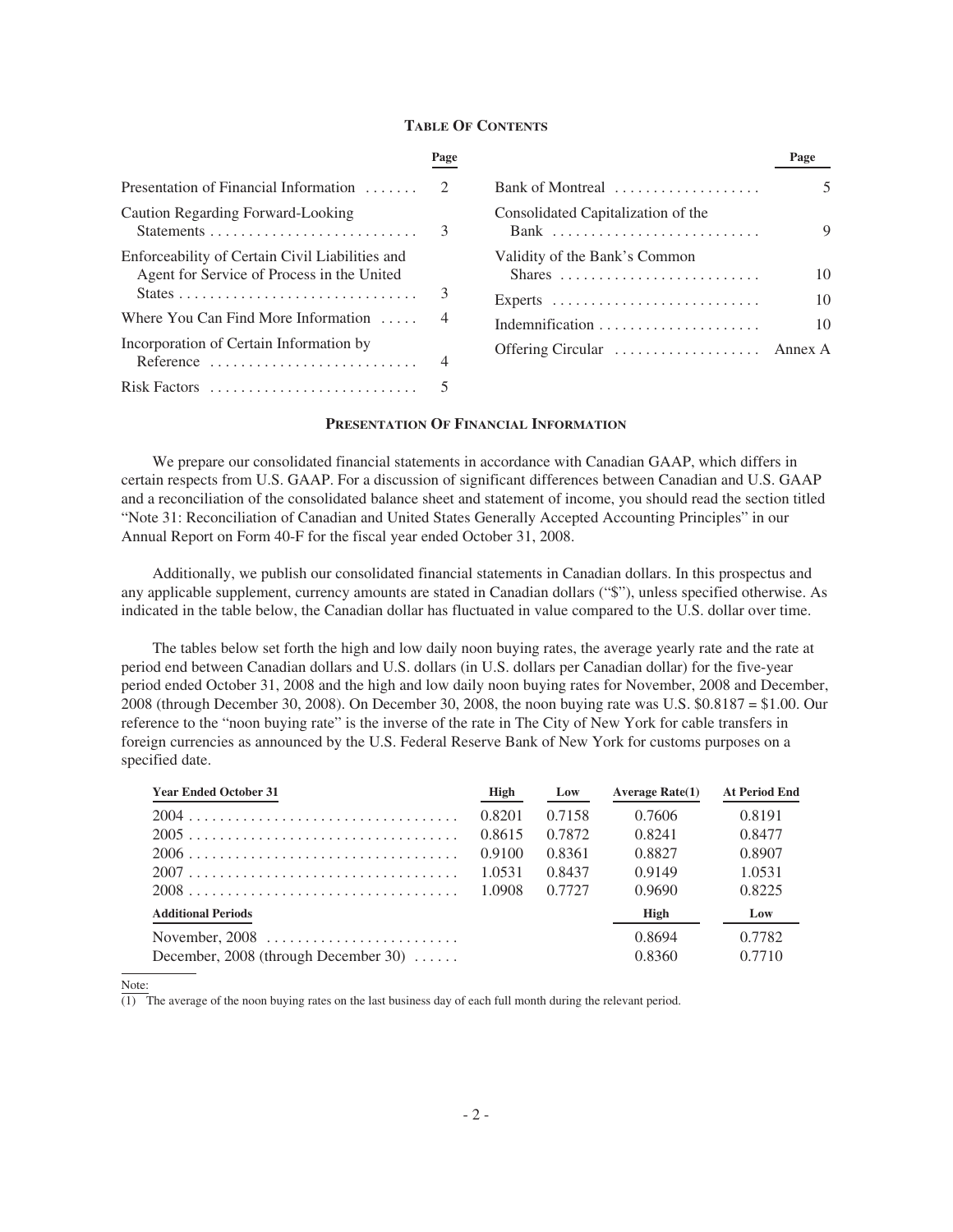### **CAUTION REGARDING FORWARD-LOOKING STATEMENTS**

Our public communications often include written or oral forward-looking statements. Statements of this type are included in this document, and may be included in other filings with Canadian securities regulators or the U.S. Securities and Exchange Commission (the "SEC"), or in other communications. All such statements are made pursuant to the "safe harbor" provisions of, and are intended to be forward-looking statements under, the United States Private Securities Litigation Reform Act of 1995 and any applicable Canadian securities legislation. Forward-looking statements may involve, but are not limited to, comments with respect to our objectives and priorities for 2008 and beyond, our strategies or future actions, our targets, expectations for our financial condition or share price, and the results of or outlook for our operations or for the Canadian and U.S. economies.

By their nature, forward-looking statements require us to make assumptions and are subject to inherent risks and uncertainties. There is significant risk that predictions, forecasts, conclusions or projections will not prove to be accurate, that our assumptions may not be correct and that actual results may differ materially from such predictions, forecasts, conclusions or projections. We caution readers of this document not to place undue reliance on our forward-looking statements as a number of factors could cause actual future results, conditions, actions or events to differ materially from the targets, expectations, estimates or intentions expressed in the forward-looking statements.

The future outcomes that relate to forward-looking statements may be influenced by many factors, including but not limited to: general economic and market conditions in the countries in which we operate; interest rate and currency value fluctuations; changes in monetary policy; the degree of competition in the geographic and business areas in which we operate; changes in laws; judicial or regulatory proceedings; the accuracy and completeness of the information we obtain with respect to our customers and counterparties; our ability to execute our strategic plans and to complete and integrate acquisitions; critical accounting estimates; operational and infrastructure risks; general political conditions; global capital market activities; the possible effects on our business of war or terrorist activities; disease or illness that impacts on local, national or international economies; disruptions to public infrastructure, such as transportation, communications, power or water supply; and technological changes.

We caution that the foregoing list is not exhaustive of all possible factors. Other factors could adversely affect our results. For more information, please see the discussion in our annual Report on Form 40-F, which is incorporated by reference herein and which outlines in detail certain key factors that may affect our future results. When relying on forward-looking statements to make decisions with respect to BMO, investors and others should carefully consider these factors, as well as other uncertainties and potential events, and the inherent uncertainty of forward-looking statements. We do not undertake to update any forward-looking statement, whether written or oral, that may be made, from time to time, by the organization or on its behalf.

# **ENFORCEABILITY OF CERTAIN CIVIL LIABILITIES AND AGENT FOR SERVICE OF PROCESS IN THE UNITED STATES**

BMO is incorporated under the laws of Canada pursuant to the Bank Act (Canada). Substantially all of BMO's directors and executive officers and certain experts named herein are residents of Canada, and all or a substantial portion of the assets of such persons and a substantial portion of the assets of BMO are located outside the U.S. Consequently, it may be difficult for you to effect service of process within the U.S. upon such persons, or to realize in the U.S. upon judgments rendered against BMO or such persons by the courts of the U.S. predicated upon civil liabilities under the federal securities laws of the U.S. There is substantial doubt as to the enforceability in Canada against BMO or any of its directors and executive officers or experts named herein who are not residents of the U.S., in original actions or in actions for enforcement of judgments ordered by U.S. courts, of liabilities predicated solely on the federal securities laws of the U.S. BMO has appointed Laura D. Ryan, Bank of Montreal, 111 W. Monroe Street, Chicago, Illinois 60603 as its agent in the U.S. upon whom service of process against it may be made in any action based on this prospectus.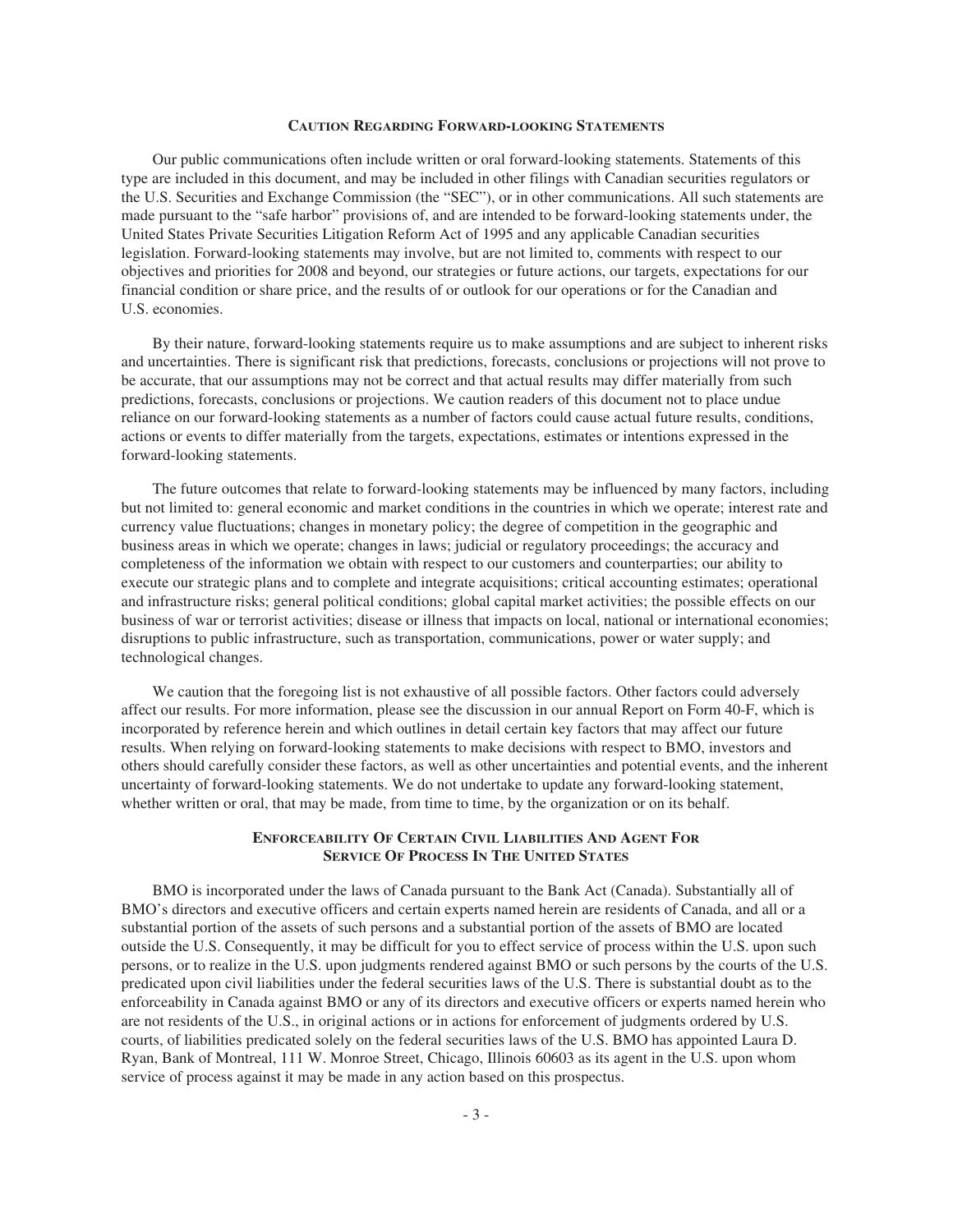#### **WHERE YOU CAN FIND MORE INFORMATION**

In addition to our continuous disclosure obligations under the securities laws of the Provinces and Territories of Canada, we are subject to the information reporting requirements of the United States Securities Exchange Act of 1934, as amended (the "Exchange Act"), and in accordance therewith file or furnish reports and other information with the SEC. Under the multijurisdictional disclosure system adopted by the United States, such reports and other information may be prepared in accordance with the disclosure requirements of Canada, which requirements are different from those of the United States. Such reports and other information, when filed or furnished by us in accordance with such requirements, can be inspected and copied by you at the SEC's Public Reference Room located at 100 F Street, N.E., Washington, D.C. 20549, with the SEC. You may read and copy any documents filed by us at the SEC's Public Reference Room at 100 F Street, N. E., Washington, D.C. 20549. You can get further information about the SEC's Public Reference Room by calling 1-800-SEC-0330. Our filings with the SEC are also available to the public through the SEC's website at www.sec.gov. Our common shares are listed on the New York Stock Exchange, and reports and other information concerning us can be inspected at the offices of the New York Stock Exchange, 11 Wall Street, New York, New York 10005. Information about us can be located at our website at www.bmo.com. All Internet references in this prospectus are inactive textual references and we do not incorporate website contents into this prospectus.

We have filed with the SEC a registration statement on Form F-3 relating to the securities covered by this prospectus. This prospectus is a part of the registration statement and does not contain all the information in the registration statement. Whenever a reference is made in this prospectus to a contract or other document of the Bank, the reference is only a summary and you should refer to the exhibits that are a part of the registration statement for a copy of the contract or other document. You may review a copy of the registration statement at the SEC's public reference room in Washington, D.C., as well as through the SEC's Internet site.

#### **INCORPORATION OF CERTAIN INFORMATION BY REFERENCE**

The SEC allows us to "incorporate by reference" into this prospectus the information in documents we file with it. This means that we can disclose important information to you by referring you to those documents. The information incorporated by reference is considered to be a part of this prospectus and should be read with the same care. When we update the information contained in documents that have been incorporated by reference by making future filings with the SEC, the information incorporated by reference in this prospectus is considered to be automatically updated and superseded. The modifying or superseding statement need not state that it has modified or superseded a prior statement or include any other information set forth in the document that it modifies or supersedes. In other words, in the case of a conflict or inconsistency between information contained in this prospectus and information incorporated by reference into this prospectus, you should rely on the information contained in the document that was filed later. The making of a modifying or superseding statement shall not be deemed an admission for any purposes that the modified or superseded statement, when made, constituted a misrepresentation, an untrue statement of a material fact or an omission to state a material fact that is required to be stated or that is necessary to make a statement not misleading in light of the circumstances in which it was made. Any statement so modified or superseded shall not be deemed, except as so modified or superseded to constitute a part of this prospectus.

We incorporate by reference the documents listed below and all documents which we subsequently file with the SEC (other than, in each case, documents or information deemed to have been furnished and not filed in accordance with the SEC rules) pursuant to Section 13(a), 13(c), 14, or 15(d) Exchange Act until the termination of the offering of the securities under this prospectus:

- Annual Report on Form 40-F for the year ended October 31, 2008 (File No. 001- 13354);
- Reports on Form 6-K filed on December 15, 2008 (relating to the consent of KPMG LLP incorporated by reference herein) and on January 6, 2009 (File No. 001-13354); and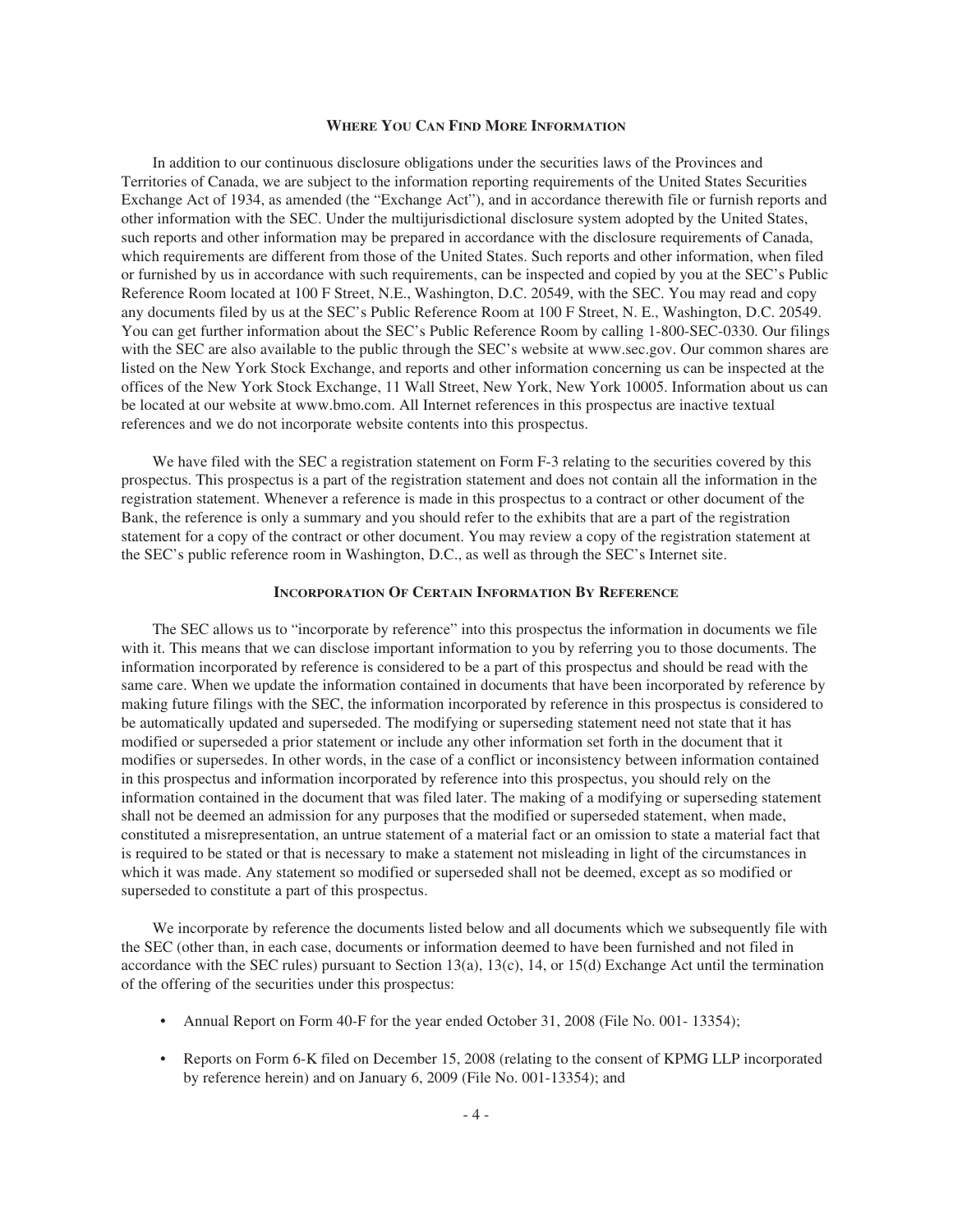• Description of the common shares of the Bank contained in (i) the Bank's Form 8-A (File No. 001-13354) filed September 26, 1994, and (ii) the Bank's Registration Statement on Form F-4 (as amended) (File No 333-146697).

We may also incorporate any other Form 6-K that we submit to the SEC on or after the date of this prospectus and prior to the termination of this offering if the Form 6-K filing specifically states that it is incorporated by reference into the registration statement of which this prospectus forms a part.

You may request a copy of these filings, other than an exhibit to a filing unless that exhibit is specifically incorporated by reference into that filing, at no cost, by writing to or telephoning us at the following address:

**Bank of Montreal Corporate Secretary's Department 100 King Street West 1 First Canadian Place Toronto, Ontario Canada M5X 1A1 (416) 867-6785**

# **RISK FACTORS**

Investment in our common shares is subject to various risks, including those risks inherent in conducting the business of a diversified financial institution. Before deciding whether to invest in any securities, you should consider carefully the risks described in the documents incorporated by reference in this prospectus (including subsequently filed documents incorporated by reference). You should consider the categories of risks identified and discussed in the management's discussion and analysis of financial condition and results of operations included in our Annual Report on Form 40-F for the fiscal year ended October 31, 2008, including those summarized under "Caution Regarding Forward-Looking Statements" above.

# **BANK OF MONTREAL**

Bank of Montreal commenced business in Montreal in 1817 and was incorporated in 1821 by an Act of Lower Canada as the first Canadian chartered bank. Since 1871, the Bank has been a chartered bank under the Bank Act, and is named in Schedule I of the Bank Act (Canada) (the "Bank Act"). The Bank Act is the charter of the Bank and governs its operations.

The Bank's head office is located at 129 rue Saint Jacques, Montreal, Quebec, H2Y 1L6, and its executive offices are located at 100 King Street West, 1 First Canadian Place, Toronto, Ontario, M5X 1A1. The Bank's telephone number is (416) 867-6785.

## **Certain Matters Relating to the Bank's Board of Directors**

The Bank Act requires that the number of directors on the Bank's board of directors be at least seven. Currently, the Bank's board of directors consists of eighteen members. All directors of the Bank are elected annually.

The Bank's by-laws require that at least 75% of the members of the Bank's board of directors, and the Bank Act requires that at least a majority of the Bank's board of directors, be resident Canadians. In addition, directors may not transact business at a meeting of directors or of a committee of directors unless a majority of directors present are resident Canadians or if such business is subsequently confirmed by a majority of the resident Canadian directors. Four directors shall constitute a quorum at any meeting of the board of directors. Under the Bank Act, any director or the entire board of directors may be removed, with or without cause, with the approval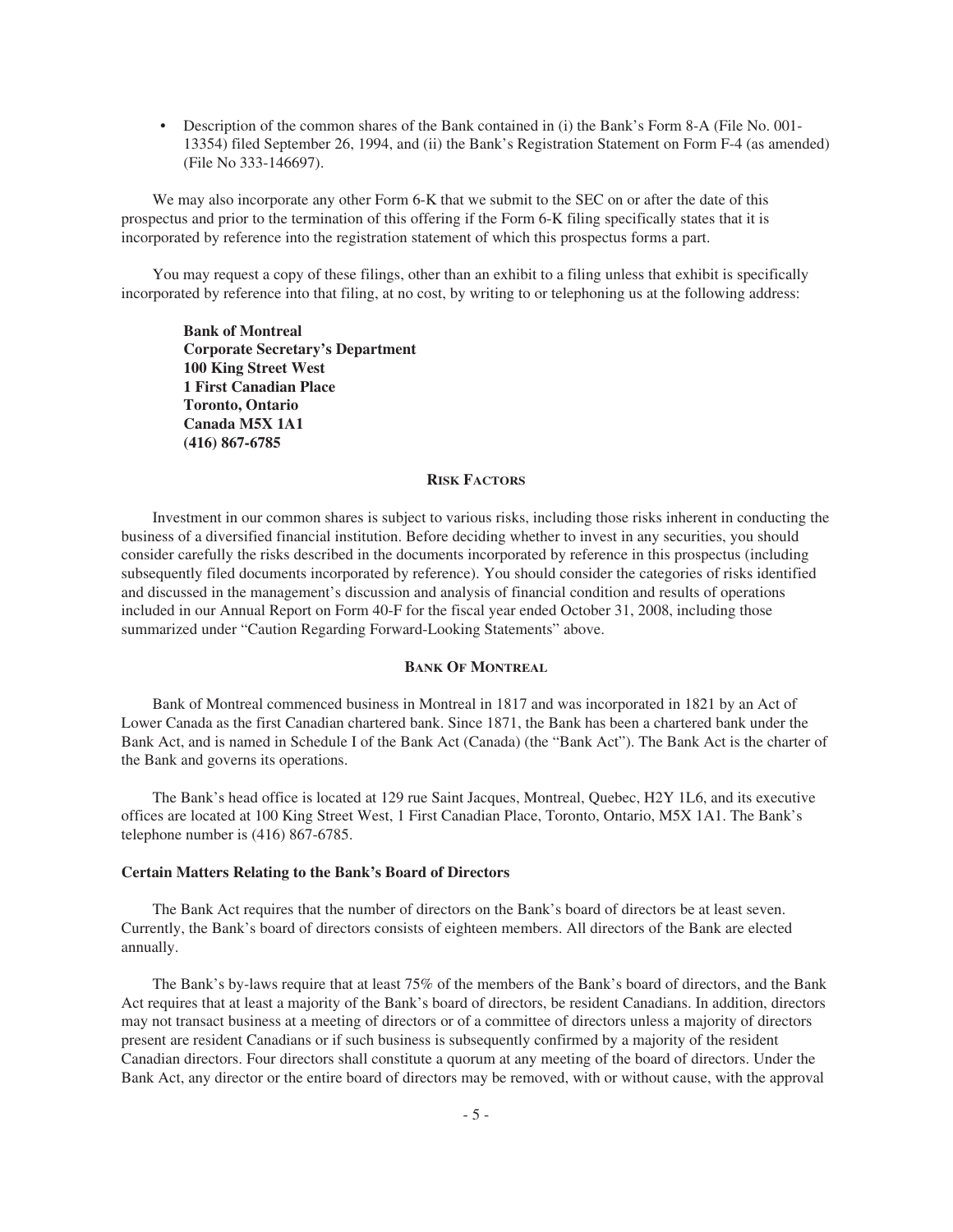of a majority of the votes cast at a special meeting of shareholders. A vacancy created by such removal may be filled at the meeting or by a quorum of the directors. Bank policies stipulate that a director shall not stand for re-election at the first annual meeting after reaching the age of 70.

# *Conflicts of Interest*

The Bank Act contains detailed provisions with regard to a director's power to vote on a proposal, arrangement or contract in which the director is materially interested. These provisions include procedures for: disclosure of the conflict of interest and the timing for such disclosure; the presence of directors at board meetings where the proposal, arrangement or contract giving rise to the conflict of interest is being considered, and voting with respect to the proposal, arrangement or contract giving rise to the conflict of interest; and other provisions for dealing with such conflicts of interest. The Bank Act also contains detailed provisions regarding transactions with persons who are related parties of the Bank, including directors of the Bank. See "— Borrowing Powers."

#### *Compensation*

The by-laws of the Bank have provisions with regard to remuneration of directors. The board of directors may from time to time by resolution determine their remuneration that may be paid, but such remuneration may not exceed in each year an aggregate cap set out in the by-laws, and individually may be in such amounts as the board may by resolution determine. The directors may also be paid their reasonable out-of-pocket expenses incurred in attending meetings of the board, shareholders or committees of the board or otherwise in the performance of their duties.

Bank policy requires that directors hold at least six times their annual retainer in common shares and/or deferred share units ("Deferred Share Units") under the Bank's Stock Plan for Non-Employee Directors and until this level is obtained, directors must take 100% of their annual retainer in the form of either common shares (which are purchased on the open market) or Deferred Share Units. Once this threshold has been reached, directors must take 50% of their annual retainer in common shares (which are purchased on the open market) or in Deferred Share Units. A Deferred Share Unit is an amount owed by the Bank to directors having the same value as one common share, but is not paid out (in cash or in common shares purchased on the open market) until such time as the director leaves the board, thereby providing an ongoing equity stake in the Bank throughout the director's period of board service. Directors have the option to receive up to 100% of their annual retainer and meeting fees in this manner. Only non-employee directors can receive Deferred Share Units.

#### *Borrowing Powers*

The directors of the Bank may, without authorization of the shareholders, authorize the Bank to borrow money. The Bank Act, however, prohibits the Bank from entering into transactions with persons who are deemed to be related parties of the Bank, subject to certain exceptions. Related party transactions may include loans made on the credit of the Bank. In addition, the by-laws of the Bank may be amended, as described in "— Amendment to the Bylaws of the Bank", to vary the borrowing authority of directors in this regard.

#### **Meetings of the Shareholders**

#### *Annual Meetings; Shareholder Proposals*

The Bank is required to hold an annual meeting of shareholders not later than six months after the end of each financial year on such day and at such time as its directors shall determine.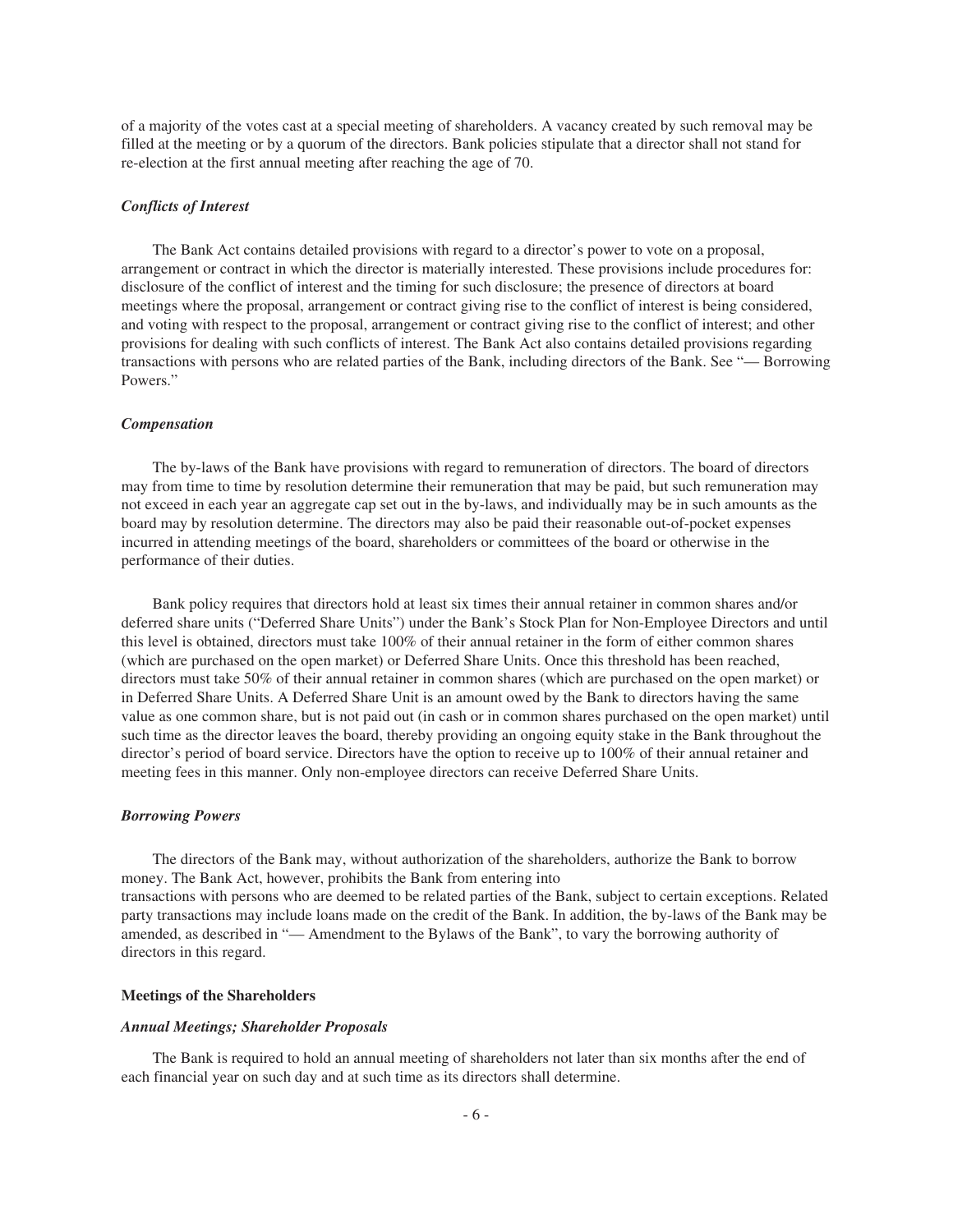A shareholder who is entitled to vote at an annual meeting of shareholders may (i) submit to the Bank notice of any matter that the shareholder proposes to raise at the meeting, and (ii) discuss at the meeting any matter in respect of which the shareholder would have been entitled to submit a proposal. If the Bank solicits proxies for such annual meeting, it is required to set out in the management proxy a proposal submitted by a shareholder for consideration at such meeting. If so requested by a shareholder who submits a proposal to the Bank, the Bank is required to include in the management proxy circular, or attach thereto, a statement by the shareholder of not more than two hundred words in support of the proposal and the name and address of the shareholder. A proposal may include nominations for the election of directors if it is signed by one or more shareholders of shares representing in the aggregate not less than 5% of the shares of the Bank or 5% of the shares of a class of shares of the Bank entitled to vote at the meeting at which the proposal is to be presented.

The Bank is not required to comply with the obligations to include the proposal, or a statement of the shareholder submitting a proposal, in its management proxy circular, if

- the proposal is not submitted to the Bank at least the prescribed number of days before the anniversary date of the notice of meeting that was sent to shareholders in respect of the previous annual meeting of shareholders;
- it clearly appears that the primary purpose of the proposal is to enforce a personal claim or redress a personal grievance against the Bank or its directors, officers or security holders;
- it clearly appears that the proposal does not relate in a significant way to the business or affairs of the Bank;
- the person submitting the proposal failed within the prescribed period before the Bank receives their proposal to present, in person or by proxy, at a meeting of shareholders a proposal that at their request had been set out in or attached to a management proxy circular;
- substantially the same proposal was set out in or attached to a management proxy circular or dissident's proxy circular relating to, and presented to shareholders at, a meeting of shareholders of the Bank held within the prescribed period before the receipt of the proposal and did not receive the prescribed minimum amount of support at the meeting; or
- the rights to submit a proposal as described above are being abused to secure publicity.

If the Bank refuses to include a proposal in a management proxy circular, it is obligated to notify the shareholder in writing of such refusal and its reasons for such refusal. The shareholder may apply to a court if such shareholder claims it has been aggrieved by such refusal, and the court may restrain the holding of the meeting at which the proposal is sought to be presented and may make such further order it thinks fit. In addition, if the Bank claims to be aggrieved by the proposal, it may apply to a court for an order permitting the Bank to omit the proposal from the management proxy circular.

# *Special Meetings*

A special meeting of the shareholders may be called at any time by the directors and, subject to certain provisions of the Bank Act, must be called by the directors upon the written request of shareholders who together hold not less than 5% of the issued and outstanding shares of the Bank that carry the right to vote at the meeting.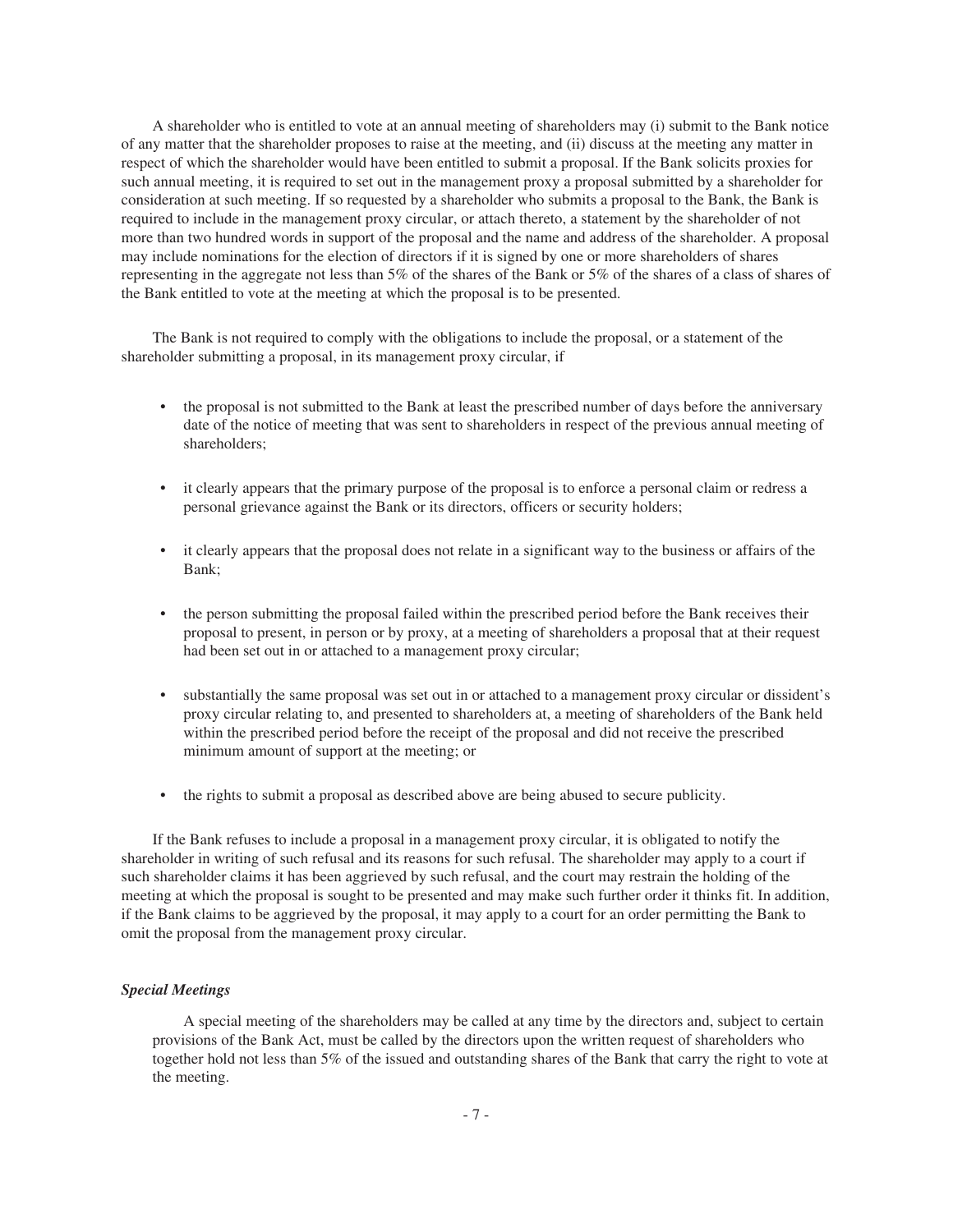### **Amendments to the By-laws of the Bank**

Under the Bank Act, the rights of holders of the Bank's shares can be changed by the board of directors of the Bank by making, amending or repealing the by-laws of the Bank. The board of directors of the Bank must submit a by-law, or an amendment to or a repeal of a by-law, to the shareholders of the Bank, in accordance with the procedures of the Bank Act and the bylaws of the Bank, and the shareholders must approve the by-law, amendment to or repeal of the by-law by special resolution to be effective. Under the Bank Act, a special resolution is a resolution passed by a majority of not less than two thirds of the votes cast by or on behalf of the shareholders who voted in respect of that resolution or signed by all the shareholders entitled to vote on that resolution. In some circumstances, the Bank Act mandates that holders of shares of a class or a series are entitled to vote separately as a class or series on a proposal to amend the by-laws of the Bank.

#### **Bank Act Restrictions and Approvals**

Under the Bank Act, the Bank, with the prior consent of the Superintendent of Financial Institutions (Canada), may redeem or purchase any of its shares unless there are reasonable grounds for believing that the Bank is, or the redemption or purchase would cause the Bank to be, in contravention of any regulation made under the Bank Act respecting the maintenance by banks of adequate capital and adequate and appropriate forms of liquidity, or any direction to the Bank made by the Superintendent pursuant to subsection 485(3) of the Bank Act regarding its capital or its liquidity. No such direction to the Bank has been made to date.

The Bank is also prohibited under the Bank Act from paying or declaring a dividend if there are reasonable grounds for believing that the Bank is, or the payment would cause the Bank to be, in contravention of any regulation made under the Bank Act respecting the maintenance by banks of adequate capital and adequate and appropriate forms of liquidity, or any direction to the Bank made by the Superintendent pursuant to subsection 485(3) of the Bank Act regarding its capital or its liquidity. No such direction to the Bank has been made to date.

#### **Additional Restrictions on Declaration of Dividends**

Pursuant to agreements made between the Bank, BNY Trust Company of Canada and BMO Capital Trust (a subsidiary of the Bank) (the "Trust"), the Bank has covenanted with the holders of the outstanding Trust Capital Securities of the Trust (the "BMO BOaTS") that, if the Trust fails to pay in full a required distribution on any series of the BMO BOaTS, the Bank will refrain from declaring dividends of any kind on the Bank's common shares or preferred shares until during or after the month commencing immediately after the third month (with respect to the BMO BOaTS — Series A, B and C), or fourth month (with respect to the BMO BOaTS —Series D and E), in which the Bank ordinarily declares dividends from time to time on the Bank's common shares or any of its preferred shares, unless the Trust first pays the required distribution (or the unpaid portion thereof) to the respective holders of BMO BOaTS.

Pursuant to an agreement between the Bank, BMO Capital Trust II (a subsidiary of the Bank) and Computershare Trust Company of Canada, the Bank has covenanted for the benefit of holders of outstanding BMO Tier 1 Notes – Series A ("Tier 1 Notes") of BMO Capital Trust II that, in the event that interest on the Tier 1 Notes is not paid in full in cash, the Bank will not declare dividends of any kind on any preferred shares of the Bank or on any of the outstanding common shares until the sixth month following the relevant interest payment date on which the interest was not paid in full in cash.

For further information regarding the Capitalization of the Bank, see "Consolidated Capitalization of the Bank*"*.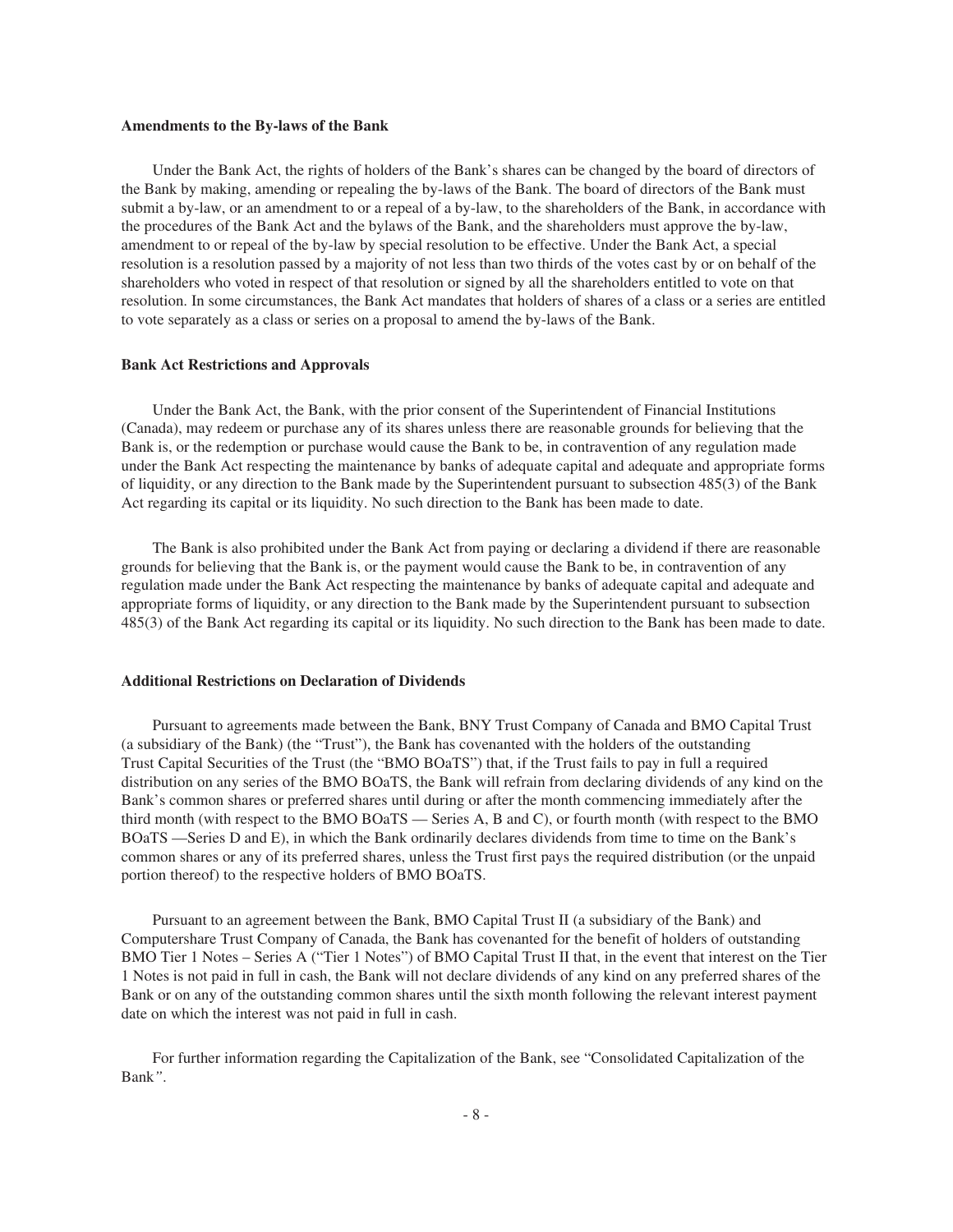#### **Restraints on Bank Shares Under the Bank Act**

The Bank Act contains restrictions on the issue, transfer, acquisition and beneficial ownership of all shares of a chartered bank. The following is a summary of such restrictions. No person shall be a major shareholder of a bank if such bank has equity of \$8 billion or more (which would include the Bank). A person is a major shareholder of a bank where (i) the aggregate of shares of any class of voting shares owned by that person, by entities controlled by that person and by any person associated or acting jointly or in concert with that person is more than 20% of that class of voting shares; or (ii) the aggregate of shares of any class of non-voting shares beneficially owned by that person, by entities controlled by that person and by any person associated or acting jointly or in concert with that person is more than 30% of that class of non-voting shares. No person shall have a significant interest in any class of shares of a bank, including the Bank, unless the person first receives the approval of the Minister of Finance (Canada). For purposes of the Bank Act, a person has a significant interest in a class of shares of a bank where the aggregate of any shares of the class beneficially owned by that person, by entities controlled by that person and by any person associated or acting jointly or in concert with that person exceeds 10% of all of the outstanding shares of that class of shares of such bank.

In addition, the Bank Act prohibits banks, including the Bank, from transferring or issuing shares of any class to Her Majesty in right of Canada or of a province, an agent of Her Majesty, a foreign government or an agent of a foreign government.

#### **CONSOLIDATED CAPITALIZATION OF THE BANK**

The following table sets forth the consolidated capitalization of the Bank at October 31, 2008(1):

|                                                    | As of<br>October 31, 2008                    |  |
|----------------------------------------------------|----------------------------------------------|--|
|                                                    | (In millions of<br><b>Canadian dollars</b> ) |  |
| <b>Non-Controlling Interest in Subsidiaries(2)</b> |                                              |  |
|                                                    | \$<br>606                                    |  |
|                                                    | 454                                          |  |
|                                                    | 340                                          |  |
| Total Non-Controlling Interest in Subsidiaries     | 1,400                                        |  |
| <b>Subordinated Debt</b>                           | 4,315                                        |  |
| <b>Capital Trust Securities(2)</b>                 |                                              |  |
|                                                    | 350                                          |  |
|                                                    | 400                                          |  |
|                                                    | 400                                          |  |
|                                                    | 1,150                                        |  |
| Preferred Share Liability(4)(5)                    | 250                                          |  |
| <b>Shareholders' Equity</b>                        |                                              |  |
|                                                    | 1,746                                        |  |
|                                                    | 4.708                                        |  |
|                                                    | 69                                           |  |
|                                                    | 11,632                                       |  |
|                                                    | (251)                                        |  |
|                                                    | 17,904                                       |  |
| <b>Total Capitalization</b>                        | \$25,019                                     |  |

Notes:

<sup>(1)</sup> This table does not reflect any changes that resulted from the Bank's redemption of \$250 million Class B Preferred Shares Series 6 on November 25, 2008 nor the issuance of \$150 million Class B Preferred Shares Series 18 on December 11, 2008 and of 33,340,000 common shares on December 24, 2008. It also does not include the \$800 million of 5.75% Subordinated Notes due 2022 issued by BMO Subordinated Notes Trust or the \$450 million of 10.22% BMO Tier 1 Notes – Series A due 2107 issued by BMO Capital Trust II.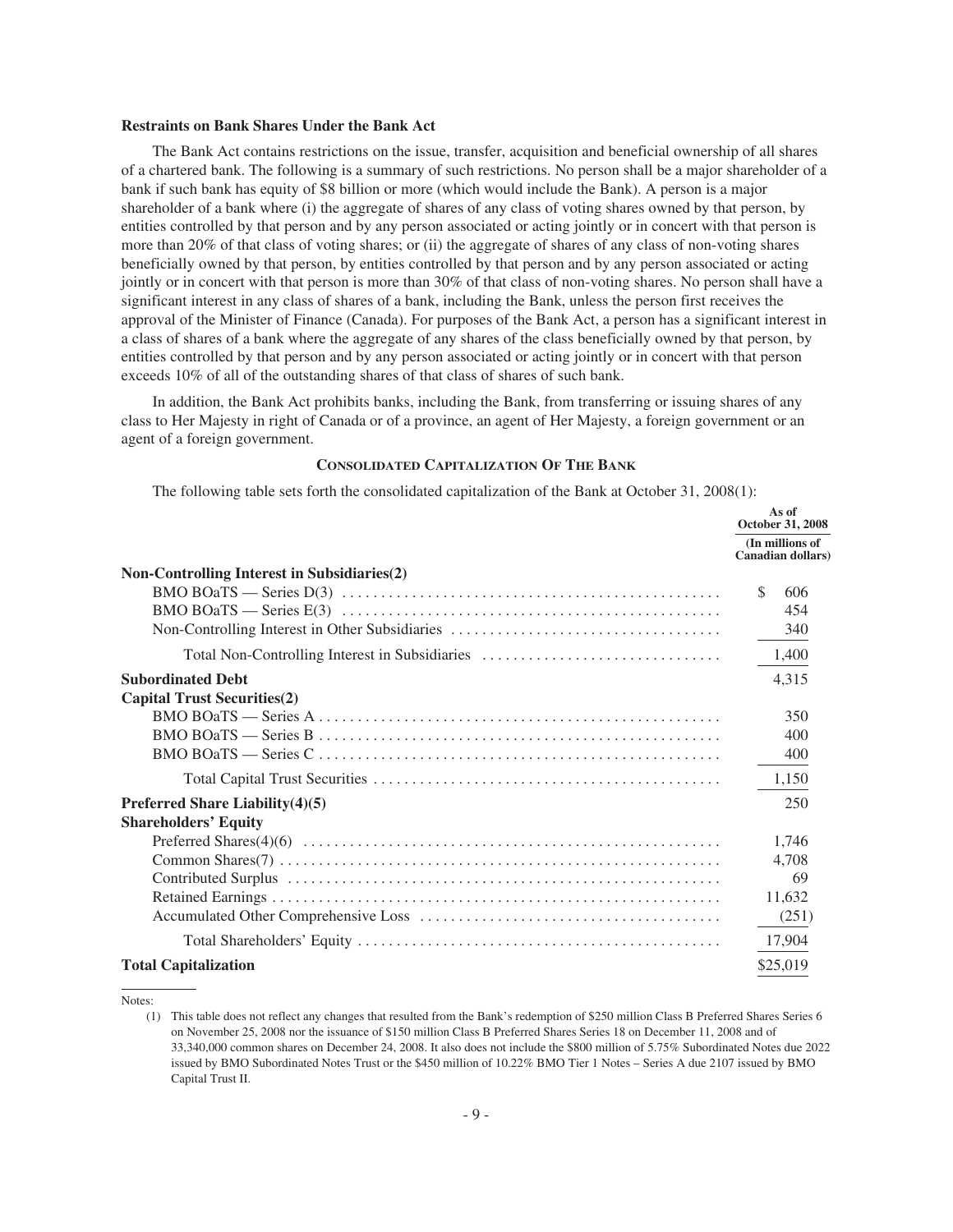- (2) For more information on the classification of Capital Trust Securities, please refer to Note 19 of the audited consolidated financial statements of the Bank for the year ended October 31, 2008 incorporated by reference in this prospectus.
- (3) Amounts shown for BMO BOaTS Series D and BMO BOaTS Series E are net of external issuance costs of \$5 million and \$3 million, respectively, and include accrued distribution liability of \$11 million and \$7 million, respectively.
- (4) Preferred Share Liability consists of Class B Preferred Shares Series 6, and Preferred Shares classified under Shareholders' Equity consist of Class B Preferred Shares Series 5, 10, 13, 14, 15 and 16. For more information on the classification of Preferred Shares, please refer to Note 21 of the audited consolidated financial statements of the Bank for the year ended October 31, 2008 incorporated by reference in this prospectus.
- (5) On November 25, 2008, the Bank redeemed the \$250 million Class B Preferred Shares Series 6.
- (6) On December 11, 2008, the Bank issued \$150 million of Class B Preferred Shares Series 18 resulting in net proceeds of approximately \$146 million.
- (7) On December 24, 2008, the Bank issued 33,340,000 common shares resulting in net proceeds of approximately \$960 million.

### **VALIDITY OF THE BANK'S COMMON SHARES**

The validity of the common shares of the Bank offered hereby will be passed upon by Osler, Hoskin & Harcourt LLP, Toronto, Ontario, Canada, Canadian counsel for the Bank.

#### **EXPERTS**

The consolidated balance sheets of the Bank as of October 31, 2008 and 2007, and the related consolidated statements of income, comprehensive income, changes in shareholders' equity and cash flows for each of the years in the three-year period ended October 31, 2008, and management's assessment of the effectiveness of internal control over financial reporting as of October 31, 2008, have been incorporated by reference herein in reliance upon the reports of KPMG LLP, independent registered public accounting firm, incorporated by reference herein, and upon the authority of said firm as experts in accounting and auditing. KPMG LLP's Comments by Auditors for US Readers on Canada — US Reporting Differences dated November 25, 2008 covering the October 31, 2008 financial statements refers to changes in accounting for Financial Instruments in 2007 and 2008.

#### **INDEMNIFICATION**

The Bank indemnifies each member of its Board of Directors to the fullest extent allowed under the Bank Act, if such member (a) acted honestly and in good faith with a view to the best interests of the Bank and (b) in the case of a criminal or administrative action or proceeding enforced by a monetary penalty, had reasonable grounds for believing that the impugned conduct was lawful. These indemnification provisions could be construed to permit or require indemnification for certain liabilities arising out of United States federal securities laws. Insofar as indemnification for liabilities arising under the Securities Act of 1933, as amended (the "Securities Act"), may be permitted to directors, officers or persons controlling the Bank pursuant to the foregoing provisions, the Bank has been informed that in the opinion of the SEC such indemnification is against public policy as expressed in the Securities Act and is therefore unenforceable in the United States.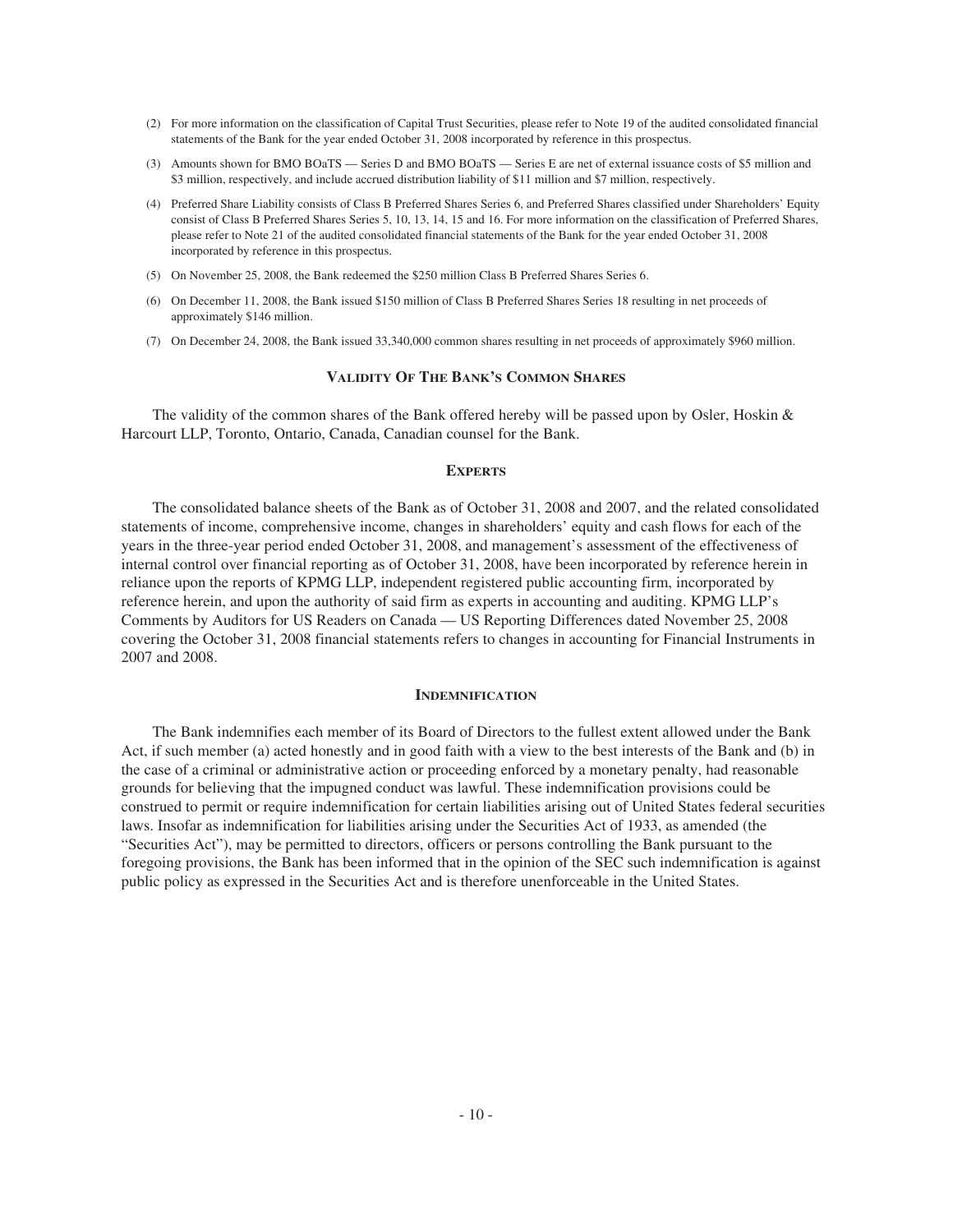# **BANK OF MONTREAL**

# **SHAREHOLDER DIVIDEND REINVESTMENT AND SHARE PURCHASE PLAN**

This Offering Circular covers common shares of Bank of Montreal (the "Bank") which may be purchased on the open market through the facilities of a stock exchange or issued by the Bank under the Bank of Montreal Shareholder Dividend Reinvestment and Share Purchase Plan (the "Plan"). The offering of the common shares pursuant to the Plan to U.S. residents will be made only by means of a prospectus.

The Plan provides a means for holders of common shares of the Bank or shares of any series of either class A or class B preferred shares of the Bank which have been determined to be eligible to participate in the Plan by the Board of Directors of the Bank (collectively the "eligible shares") to invest in common shares without payment of brokerage commissions or service charges of any kind, subject to restrictions contained in the *Bank Act* (Canada) as noted in the Plan under "Eligibility and Enrollment".

Participants in the Plan may:

- (a) Dividend Reinvestment Option reinvest the cash dividends paid on eligible shares held by a participant in common shares at the Average Market Price (as defined below). There may be a discount of up to 5% from the Average Market Price for common shares newly-issued from treasury in connection with the reinvestment of cash dividends on eligible shares; and/or
- (b) Optional Cash Payments invest in common shares at the Average Market Price by making optional cash payments at any time in any amount up to an aggregate of \$40,000 (Canadian or U.S.) in each twelve month period ending October 31, whether or not dividends on eligible shares are being invested.

The price (the "Average Market Price") at which common shares will be acquired during an Investment Period (as defined in the Plan) by Computershare Trust Company of Canada (the "Agent") on behalf of participants with cash dividends on eligible shares and optional cash payments will be,

- (a) when common shares are to be purchased directly from the Bank, the average of the closing prices for a board lot of the common shares of the Bank on the Tjoronto Stock Exchange on the five trading days on which at least a board lot of the Bank's common shares was traded immediately preceding an Investment Period; and
- (b) when common shares are to be purchased on the open market through the facilities of a stock exchange, the average of the actual cost (excluding brokerage commissions, fees and all transaction costs) incurred by the Agent to purchase such shares in such Investment Period.

The common shares of the Bank are listed on the Toronto Stock Exchange and the New York Stock Exchange.

The reinvestment of dividends does not relieve participants of any liability for taxes on those dividends. Shareholders should consult their tax advisers about the tax consequences arising from their participation in the Plan.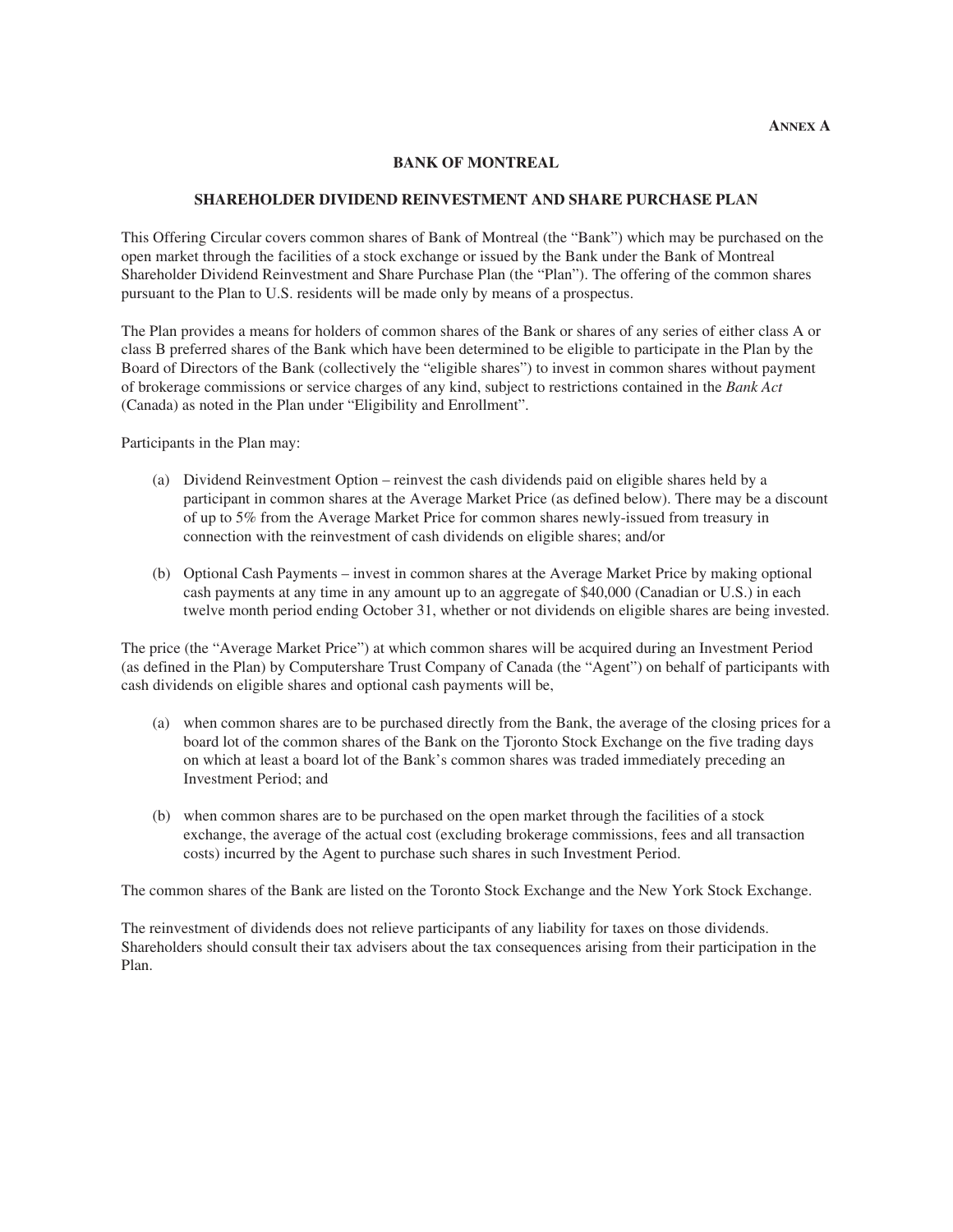|  | <b>TABLE OF CONTENTS</b> |
|--|--------------------------|
|--|--------------------------|

|                                                                      | Page   |
|----------------------------------------------------------------------|--------|
|                                                                      | $A-1$  |
|                                                                      | $A-5$  |
|                                                                      | $A-5$  |
|                                                                      | $A-5$  |
|                                                                      | $A-5$  |
|                                                                      | $A-5$  |
|                                                                      | $A-6$  |
|                                                                      | $A-6$  |
|                                                                      | $A-6$  |
|                                                                      | $A-6$  |
|                                                                      | $A-7$  |
|                                                                      | $A-7$  |
|                                                                      | $A-7$  |
|                                                                      | $A-7$  |
|                                                                      | $A-8$  |
|                                                                      | $A-8$  |
|                                                                      | $A-8$  |
|                                                                      | $A-8$  |
|                                                                      | $A-8$  |
|                                                                      | $A-8$  |
|                                                                      | $A-9$  |
|                                                                      | $A-9$  |
|                                                                      | $A-9$  |
|                                                                      | $A-10$ |
|                                                                      | $A-10$ |
|                                                                      | $A-10$ |
|                                                                      | $A-10$ |
|                                                                      | $A-11$ |
|                                                                      | $A-11$ |
|                                                                      | $A-11$ |
|                                                                      | $A-11$ |
|                                                                      | $A-11$ |
|                                                                      | $A-11$ |
|                                                                      | $A-12$ |
| Certain United States Tax Considerations for United States Residents | $A-12$ |
|                                                                      | $A-14$ |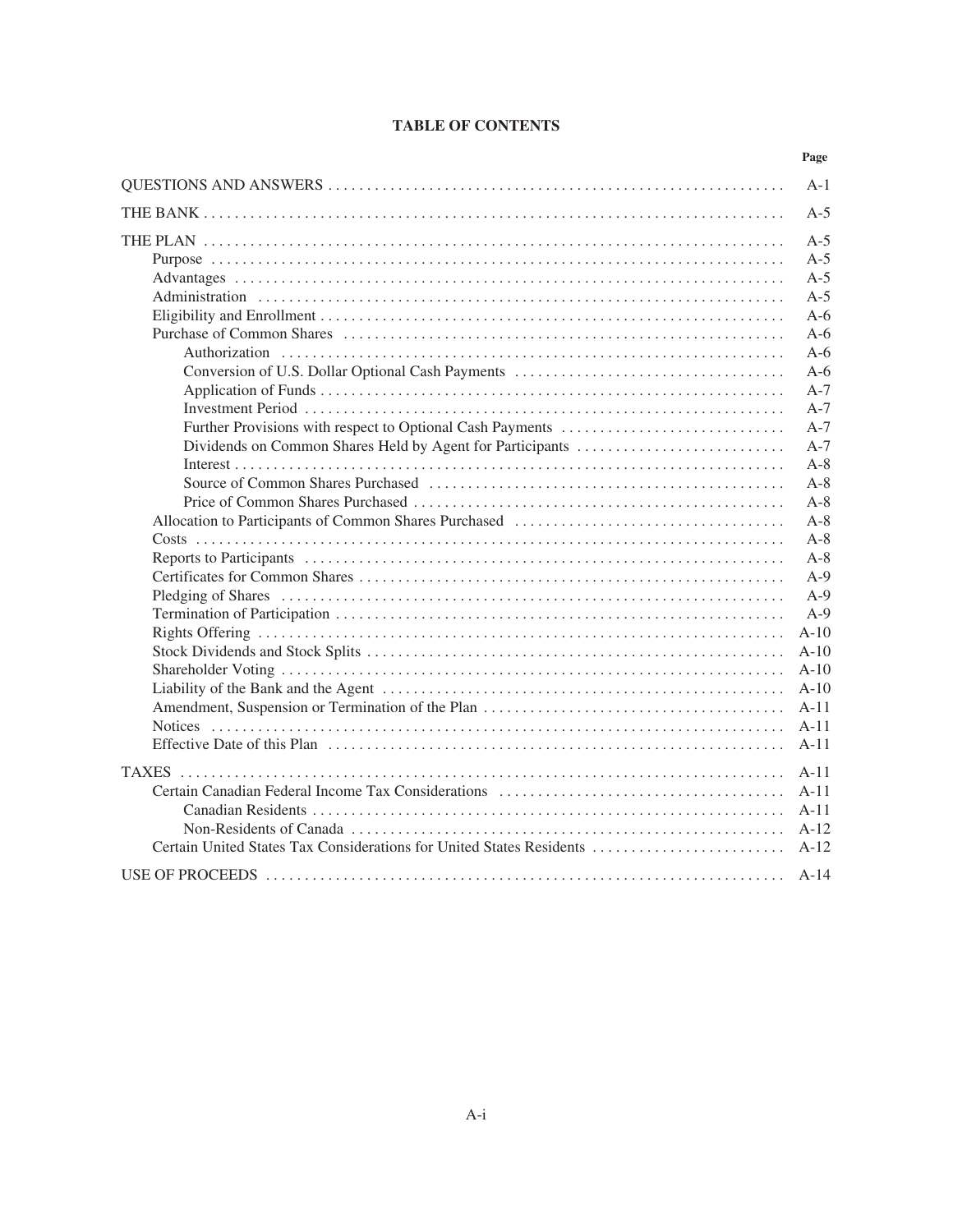# **QUESTIONS AND ANSWERS**

### 1. **What is the Shareholder Dividend Reinvestment and Share Purchase Plan?**

The Shareholder Dividend Reinvestment and Share Purchase Plan (the "Plan") provides a means for registered holders of eligible shares of the Bank to acquire common shares by the reinvestment of their cash dividends on eligible shares and the investment of optional cash payments.

#### 2. **What are the advantages of the Plan?**

Common shares may be purchased quarterly with reinvested cash dividends on eligible shares. Common shares also may be purchased monthly with optional cash payments up to a limit of \$40,000 (Canadian or U.S.) in each twelve month period ending October 31. Full investment of funds is possible because the Plan permits fractions of common shares, as well as whole common shares, to be purchased and held for participants. In addition, dividends on such fractions of shares, as well as on whole shares, will be reinvested in common shares.

There are no service charges or brokerage commissions payable by participants in connection with common shares acquired under the Plan.

The price of common shares purchased with reinvested cash dividends on eligible shares and with optional cash payments will be the Average Market Price. There also may be a discount of up to 5% from the Average Market Price for common shares newly-issued from treasury in connection with the reinvestment of cash dividends on eligible shares. The discount does not apply to common shares purchased on the open market in connection with the reinvestment of cash dividends on eligible shares. The discount will not apply to the Average Market Price established for the purchase of shares under the "Optional Cash Payment" feature of the Plan. The Bank will announce by way of press release and in dividend announcements whether common shares purchased through dividend reinvestment under the Plan will be purchased on the open market or newly-issued from treasury, and any applicable discount for the dividend reinvestment.

Regular statements of account are provided for participants' record keeping.

A participant may terminate participation at any time without penalty by giving written notice to the Agent.

All administrative costs of the Plan are borne by the Bank.

#### 3. **Who is eligible to participate?**

Subject to the restrictions contained in the Bank Act and referred to in the Plan under "Eligibility and Enrollment", any holder of eligible shares of the Bank whose shares are registered in the name of a bank, trust company, investment dealer or other intermediary must become a shareholder of record by having such shares transferred into his or her own name. However, an owner whose eligible shares are held in a specific segregated registered account, such as a numbered account with a bank, trust company, investment dealer or other intermediary, may be able to instruct that bank, trust company, investment dealer or other intermediary to enroll such shares in the Plan.

A holder of eligible shares of the Bank held in the name of a bank, trust company, investment dealer or other intermediary may make initial optional cash payments without first becoming a registered shareholder of the Bank. To do so, the bank, trust company, investment dealer or other intermediary must provide the Agent with a duly completed Reinvestment Enrollment—Participant Declaration Form and a certification indicating that the initial optional cash payment is being made on behalf of a person who holds at least one eligible share of the Bank in an account with the bank, trust company, investment dealer or other intermediary.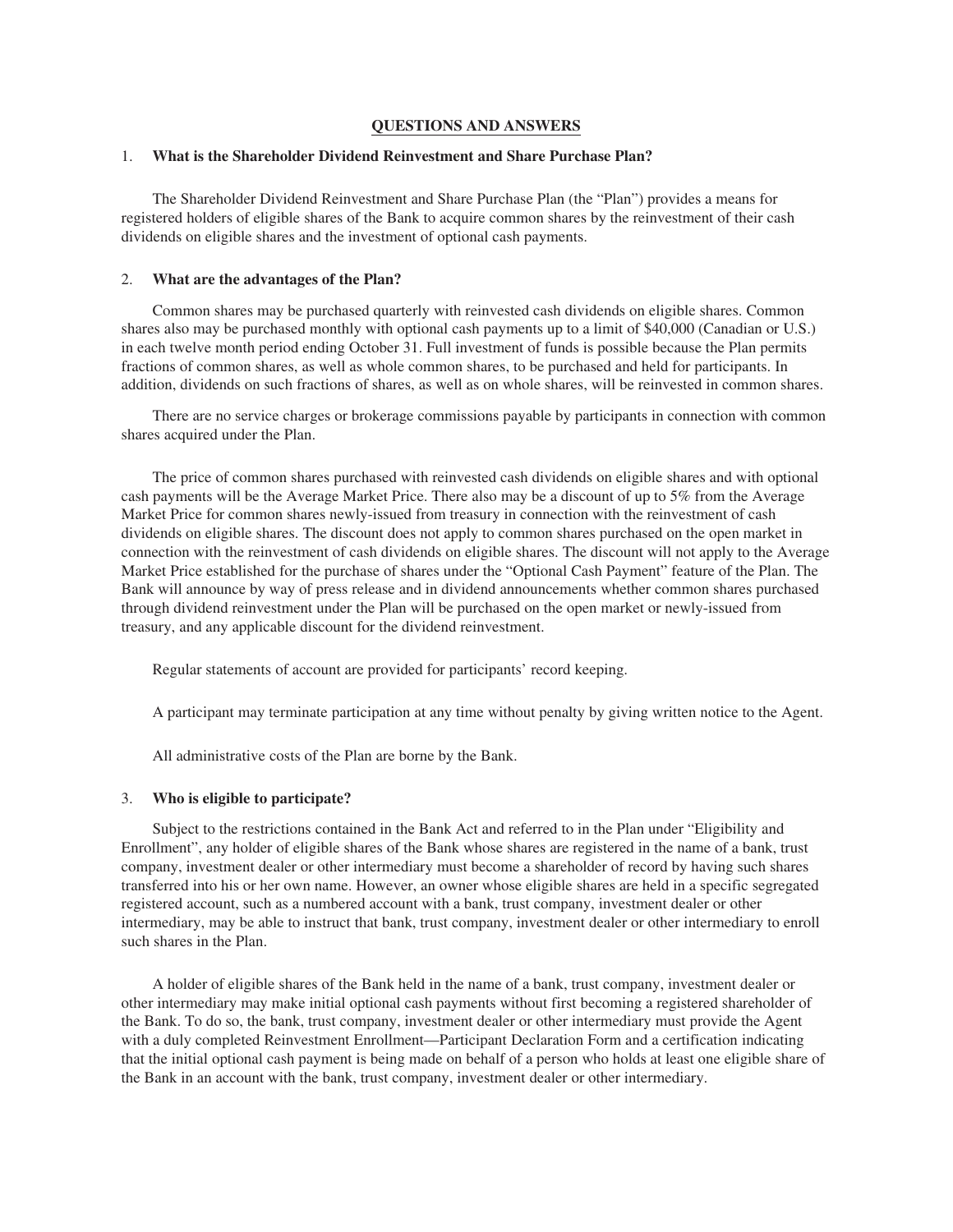Non-registered owners of eligible shares should contact the bank, trust company, investment dealer or other intermediary through which they hold eligible shares for further details.

#### 4. **How does an eligible shareholder become a participant in the Plan?**

A shareholder may become a participant in the Plan by completing the Reinvestment Enrollment— Participant Declaration Form and returning it to the Agent, Computershare Trust Company of Canada, 100 University Avenue, 9th Floor, Toronto, Ontario M5J 2Y1. Once enrolled, participation in the Plan continues until terminated or until the Plan itself is terminated by the Bank. No further action is required unless the participant wants to change the terms of current participation in the Plan. Such form must be received by the Agent no later than three business days prior to a dividend record date in order for participation in the Plan to be applicable for the respective record date.

### 5. **How are optional cash payments made?**

The opportunity to make optional cash payments is available to all eligible shareholders. Optional cash payments may be made at any time, but may not exceed a total of \$40,000 (Canadian or U.S.) in each twelve month period ending October 31.

A cash payment may be made when enrolling in the Plan by enclosing a cheque payable to the Agent with the completed Optional Cash Purchase (OCP)—Participant Declaration Form in addition to meeting compliance measure(s) as explained in the form.

Thereafter, cash payments may be made by using the Optional Cash Purchase (OCP) –Contribution Voucher portion of the statement sent to participants; additional cash payment forms may be obtained at any time from the Agent. The same amount of money need not be sent each month and there is no continuing obligation to make cash payments.

#### 6. **Is it necessary to reinvest cash dividends on eligible shares in order to make optional cash payments?**

No. An eligible shareholder may participate in the Plan by making optional cash payments without reinvesting cash dividends on eligible shares. However, dividends on common shares purchased with optional cash payments will be reinvested in accordance with the provisions of the Plan.

#### 7. **Where will the common shares purchased under the Plan be acquired?**

The common shares purchased by the Agent will be either existing shares purchased on the open market through the facilities of a stock exchange or shares newly-issued directly by the Bank from treasury. Under the Plan, the Board of Directors of the Bank determines which of these two sources the Agent will use.

#### 8. **How will common shares be purchased for participants?**

The Bank will, after deducting any applicable withholding taxes on dividends payable to shareholders who are not residents of Canada, pay over to the Agent all cash dividends payable on eligible shares of the Bank held of record by participants and all cash dividends on common shares held of record by the Agent for participants under the Plan. During the Investment Period at the end of each month the Agent will apply such funds together with all optional cash payments received to the purchase of common shares of the Bank which the Agent will hold for participants in its name or the name of its nominee.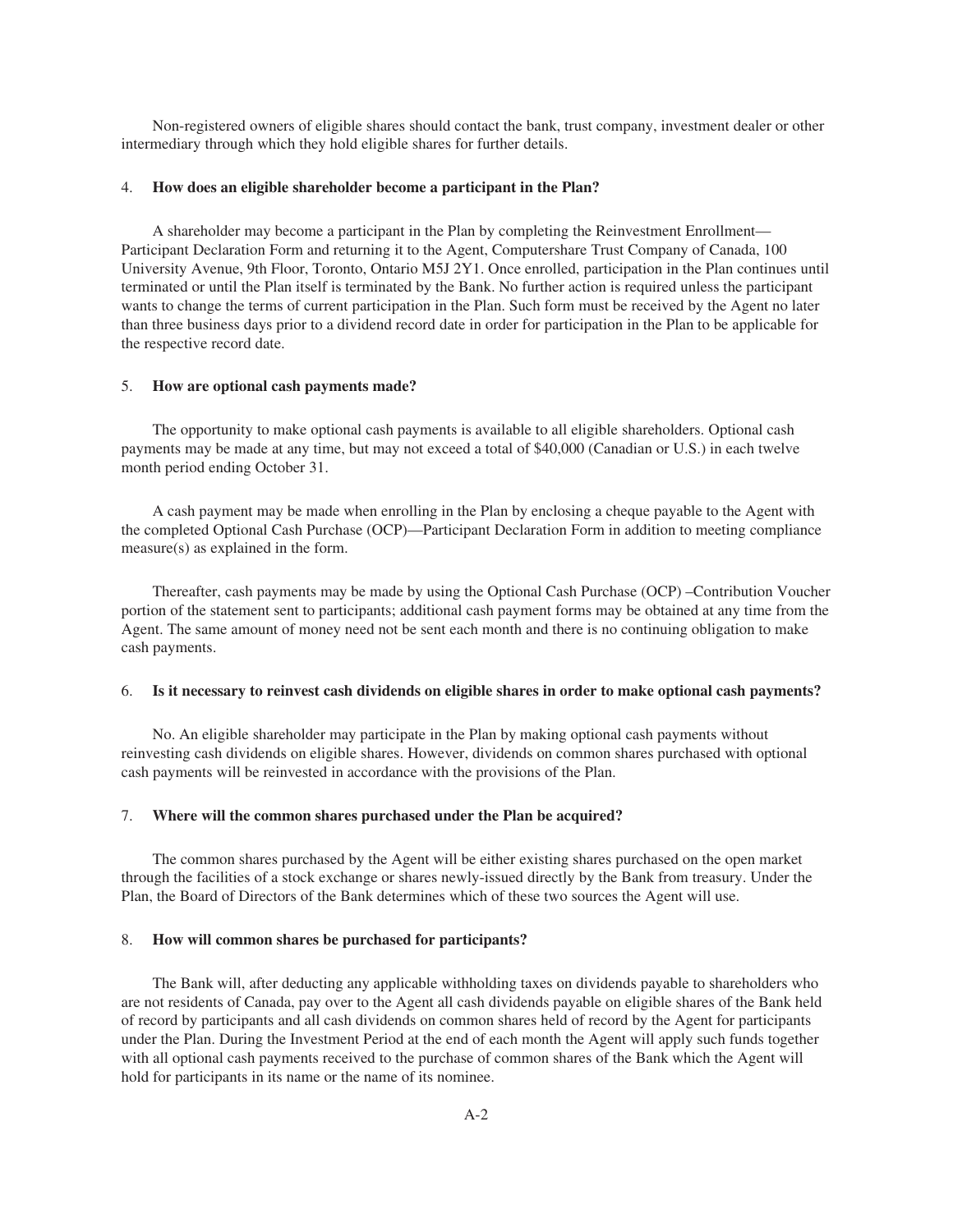Optional cash payments will be applied by the Agent for investment in common shares of the Bank during the first Investment Period following receipt of such payment, provided that such payments are received by the Agent no later than two business days before the Investment Period in a month when the common shares are to be purchased on the open market through the facilities of a stock exchange, and five business days before such Investment Period in a month when the common shares are to be issued by the Bank. Optional cash payments which are received too late will be invested in the following month's Investment Period except when the Agent considers that it would be obliged to hold such cash payments for longer than 35 days, in which case the Agent will return such payments to the participant.

No interest will be paid on any funds held by the Agent for investment.

All common shares of the Bank purchased for participants by the Agent on or before the record date for any common share dividend will be entitled to receive that dividend. Common shares purchased after any such particular record date will not be entitled to receive that dividend.

#### 9. **What will be the price of common shares purchased under the Plan?**

The price of the common shares purchased with reinvested cash dividends on eligible shares will be the Average Market Price (as defined in the Plan). There may also be a discount of up to 5% from the Average Market Price if the Bank issues the common shares from treasury.

The price of the common shares purchased from treasury or on the open market with optional cash payments will be the Average Market Price of the common shares and no discount from such purchase price shall be applied.

#### 10. **Will certificates be issued for common shares purchased?**

Normally, certificates for common shares purchased under the Plan will not be issued to participants. The number of common shares held for an account under the Plan will be shown on the participant's statement of account. This convenience protects against loss, theft or destruction of stock certificates. Dividends paid on common shares held for participants will be reinvested under the Plan unless the shares are withdrawn.

A participant may remain a participant and request a certificate for any number of whole common shares held by the Agent for his account by duly completing the withdrawal portion of the voucher located on the reverse of the statement of account and sending it to the Agent. Certificates, or a Direct Registration Advice, will normally be forwarded within seven days of receipt by the Agent of the request. Accounts under the Plan are maintained by the Agent in the name in which the eligible shares are registered at the time of enrolling in the Plan and withdrawals from the Plan will be similarly registered when issued.

#### 11. **How is participation in the Plan terminated?**

A participant may terminate participation in the Plan at any time by duly completing the termination portion of the voucher on the reverse of the statement of account and sending it to the Agent. Also, the Bank reserves the right to terminate the participation of a participant in the Plan: (i) at any time, if less than one whole common share is held for such participant under the Plan; and (ii) upon prior written notice, if less than ten whole common shares are held for such participant under the Plan and if such participant has not made any optional cash payments for six consecutive quarterly dividend periods. Any such participant may re-enroll in the Plan at any time.

#### 12. **What happens when participation in the Plan is terminated?**

When participation in the Plan is terminated or upon termination of the Plan by the Bank, a certificate, or a Direct Registration Advice, for whole common shares held for such participant under the Plan will be issued and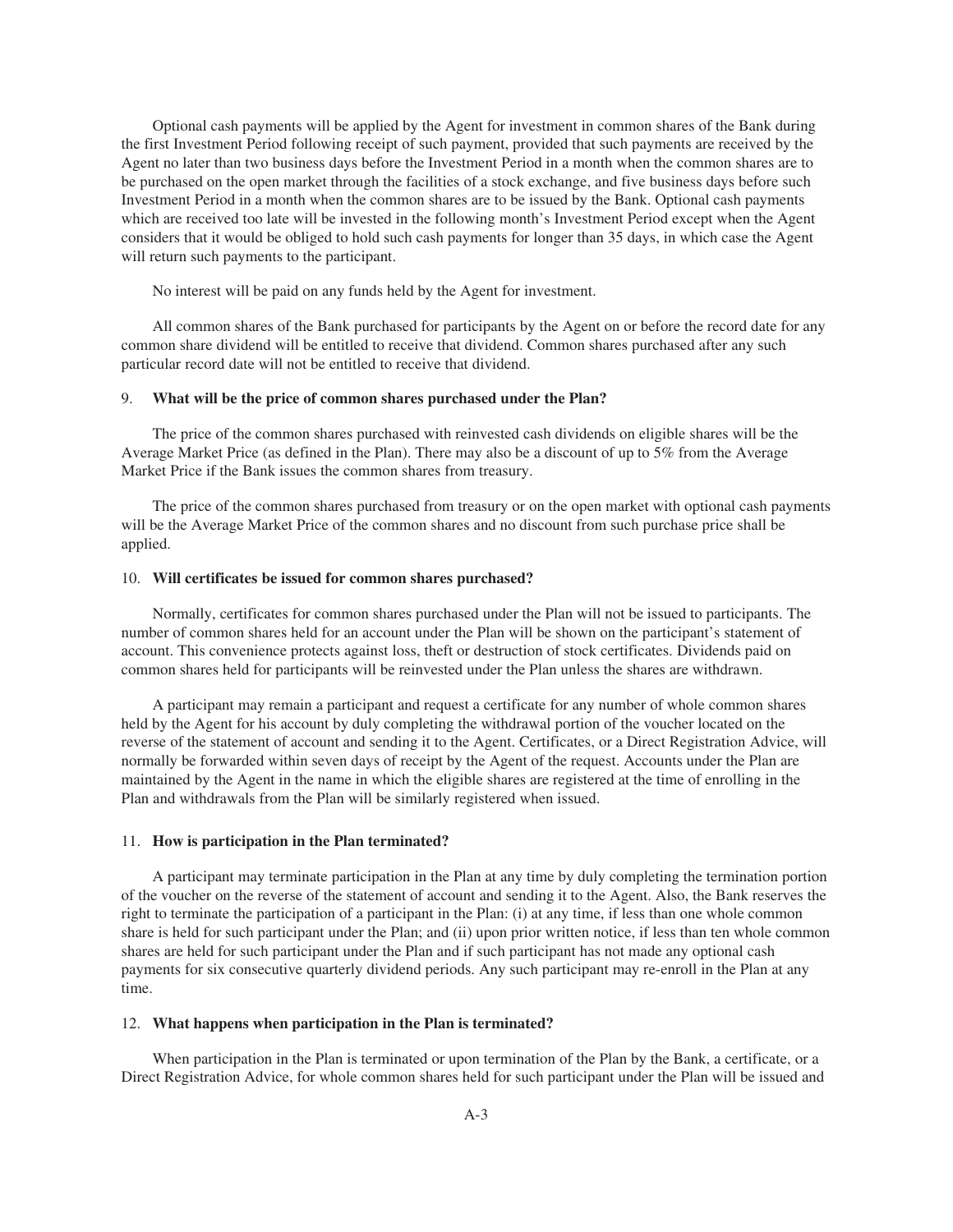a cash payment will be made for any fraction of a common share and any uninvested optional cash payments. When terminating participation in the Plan, a participant may, if desired, request that all of the common shares held for the participant's account in the Plan be sold. If sale of all common shares is specified in the notice of termination, such sale will be made by the Agent at prevailing market prices as soon as practicable following receipt by the Agent of such notice. The proceeds of such sale, less brokerage commissions and transfer taxes, if any, will be paid to the terminating participant by the Agent.

# 13. **When participation in the Plan is terminated, how much time is required to forward share certificates and cheques?**

Normally, certificates, or a Direct Registration Advice, and cheques will be forwarded to terminating participants within seven days of receipt by the Agent of the request. However, if the notice of termination is not received by the Agent at least three business days prior to a dividend record date, settlement of the participant's account will not be made until after reinvestment of the next quarterly dividend; certificates, or a Direct Registration Advice, and cheques will normally be forwarded within seven days of the Investment Period of the month in which the dividend payment occurs.

# 14. **May the Plan be changed or terminated?**

The Plan may be amended, suspended or terminated by the Bank at any time.

## 15. **What kind of statements will be sent to participants in the Plan?**

A statement will be mailed to each participant approximately three weeks after each transaction in the participant's account. The statements are a participant's continuing record of purchases made and should be retained for tax purposes. In addition, each participant will receive tax information annually for reporting dividends paid on Plan shares.

#### 16. **What are the tax consequences of participation in the Plan?**

It should be understood that because dividends are invested participants are not relieved of any liability for taxes that may be payable on such amounts.

An explanation of certain tax implications of the Plan may be found in this Offering Circular under "Taxes". Shareholders should also consult their tax advisers about the tax consequences which will result from their participation in the Plan.

#### **All communications with the Agent and any further questions regarding the Plan should be addressed to:**

Computershare Trust Company of Canada 9th Floor 100 University Ave. Toronto Ontario M5J 2Y1 Telephone: Canada and the United States 1-800-340-5021 (toll free) All other countries 514-982-7800 Website: www.computershare.com\bmo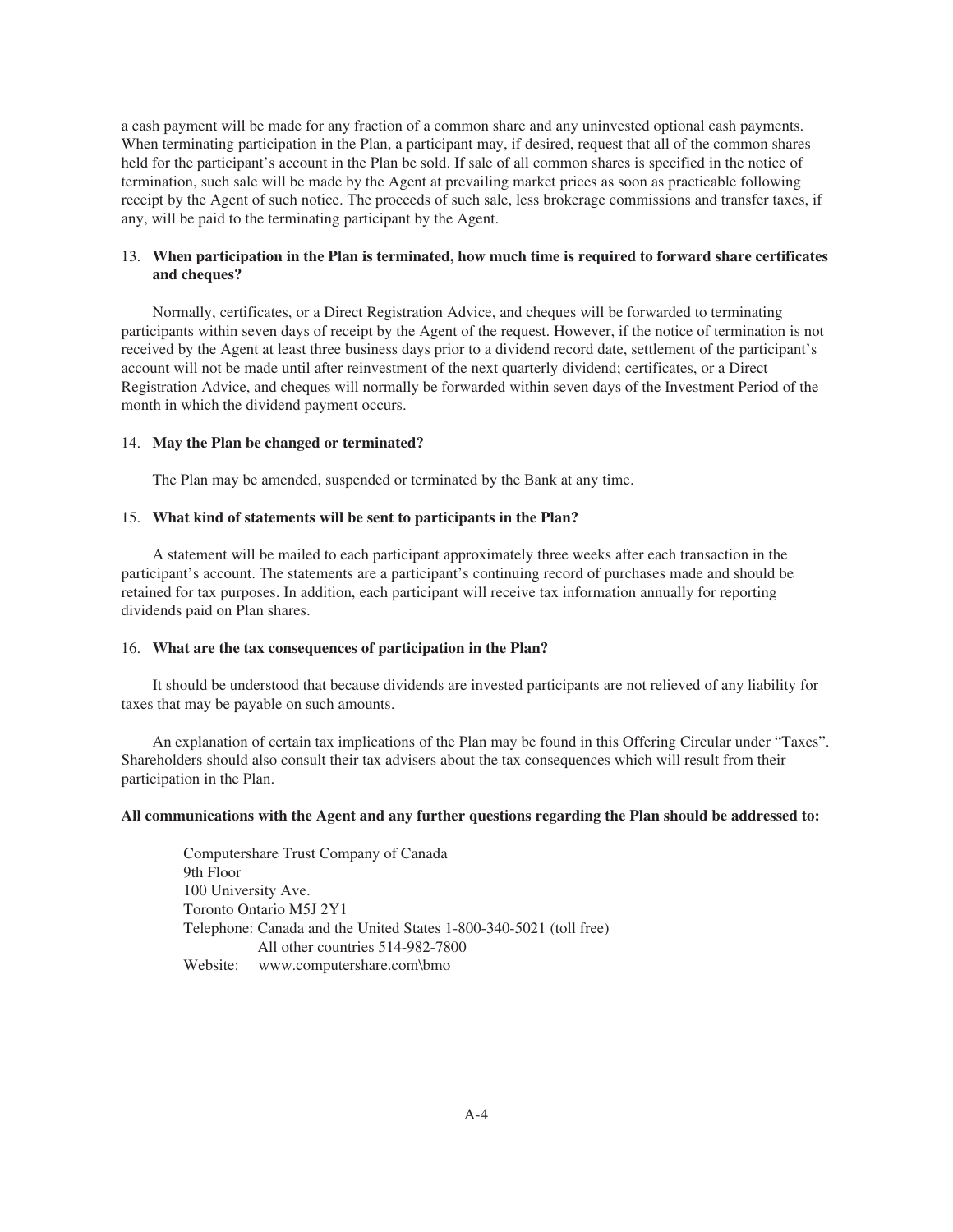# **THE BANK**

Bank of Montreal (the "Bank"), a chartered bank subject to the provisions of the Bank Act, was founded in 1817 and is Canada's oldest chartered bank. The head office is at 129 rue Saint-Jacques, Montreal, Québec, H2Y 1L6, and the executive offices are located at 1 First Canadian Place, Toronto, Ontario, M5X 1A1.

# **THE PLAN**

# **Purpose**

The Bank of Montreal Shareholder Dividend Reinvestment and Share Purchase Plan (the "Plan") provides a means for holders of record of common shares of Bank of Montreal (the "Bank") or shares of any series of either class A or class B preferred shares of the Bank which have been determined to be eligible to participate in the Plan by the Board of Directors of the Bank (collectively the "eligible shares"), who are not subject to the restrictions of the Bank Act referred to herein, to invest cash dividends on eligible shares and optional cash payments (up to an aggregate sum of \$40,000 (Canadian or U.S.) in each twelve month period ending October 31) in common shares of the Bank. Such shares are purchased by an Agent who acts on behalf of the participants under the Plan. The Agent purchases such shares, as determined from time to time by the Bank's Board of Directors, either on the open market through the facilities of a stock exchange or directly from the Bank. Thus the Plan also provides a means by which the Bank may acquire additional equity capital.

#### **Advantages**

A participant may purchase common shares of the Bank quarterly with all the cash dividends paid on eligible shares of the Bank which are registered in the name of the participant. The price of common shares purchased in connection with reinvested cash dividends on eligible shares will be the Average Market Price (as hereinafter defined). There may also be a discount of up to 5% from the Average Market Price for common shares newly-issued from treasury in connection with the reinvestment of cash dividends on eligible shares. The discount does not apply to common shares purchased on the open market in connection with the reinvestment of cash dividends on eligible shares.

A participant may, as provided herein, also purchase common shares monthly with optional cash payments up to an aggregate sum of \$40,000 (Canadian or U.S.) in each twelve month period ending October 31. The price of common shares purchased from treasury or on the open market with optional cash payments will be the Average Market Price and no discount from such price shall be applied.

No brokerage commissions, fees or service charges are payable by participants in connection with purchases of common shares made under the Plan. Full investment of funds is possible under the Plan because the Plan permits fractions of common shares (calculated to four decimal places) as well as whole common shares to be held by the Agent for the participants' accounts under the Plan. Also, dividends in respect of whole common shares and fractions of common shares purchased under the Plan will be held by the Agent for the participants' accounts until invested under the Plan. All dividends paid by the Bank on the common shares held for a participant's account under the Plan will be automatically invested in common shares. Purchases of common shares under the Plan will be made on a monthly basis by the Agent.

#### **Administration**

Computershare Trust Company of Canada (the "Agent") acts as the Agent for the participants under the Plan pursuant to an agreement which may be terminated by the Bank or the Agent at any time. The Bank will promptly pay over to the Agent all cash dividends payable on eligible shares of the Bank held of record by participants and all cash dividends on common shares held of record by the Agent for participants under the Plan (less, in each case, any applicable withholding taxes for shareholders who are not residents of Canada). The Agent will apply such funds together with all optional cash payments received to the purchase of common shares for the participants. Common shares purchased under the Plan will be registered in the name of the Agent, as Agent for participants in the Plan. Should Computershare Trust Company of Canada cease to act as Agent under the Plan, another agent will be designated by the Bank.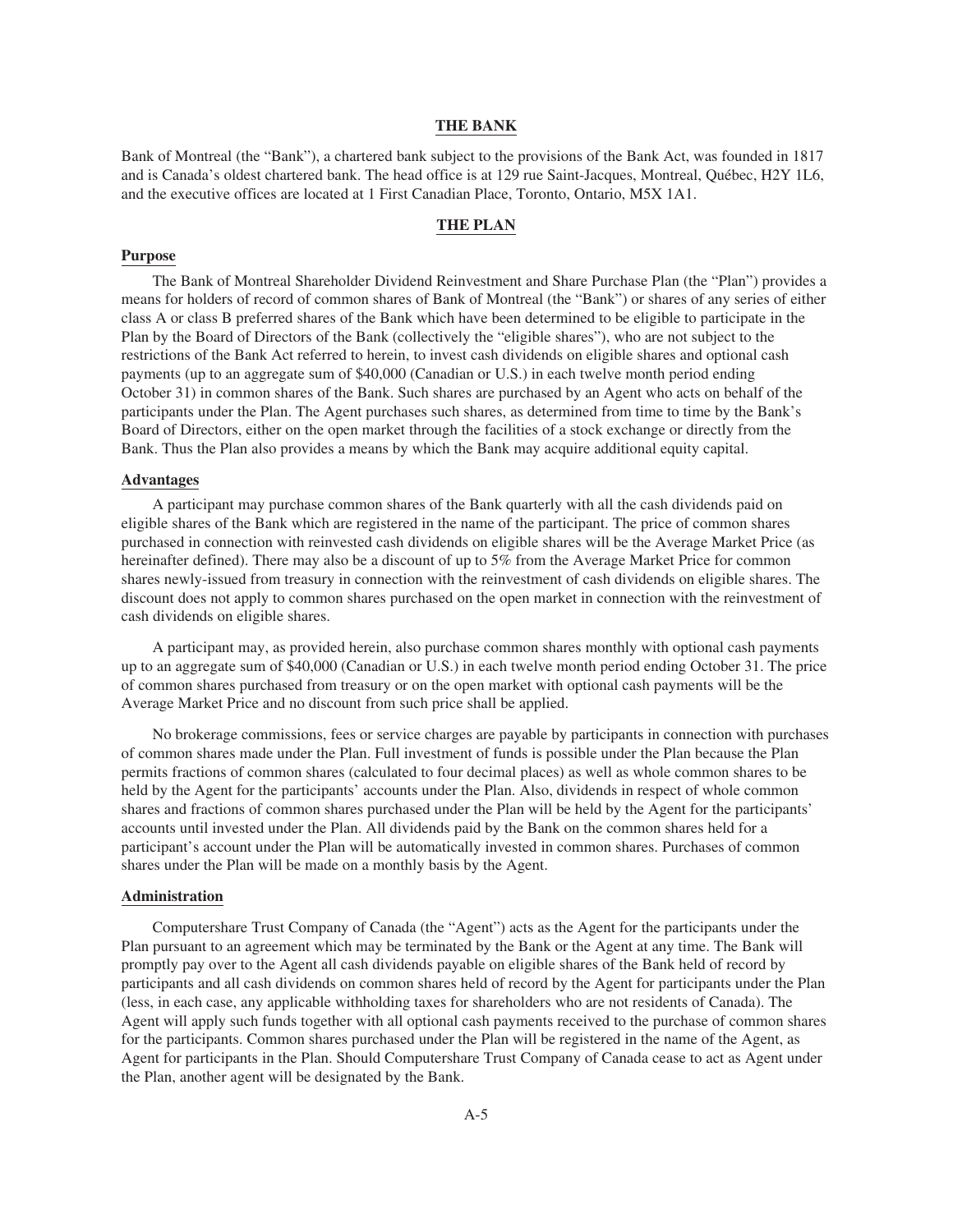The terms of this Plan are intended to comply with the requirements of the Income Tax Act (Canada) and the administrative policies and assessing practices of the Canada Revenue Agency, and shall be interpreted and administered in accordance with all such requirements notwithstanding any other provision of this Plan to the contrary.

#### **Eligibility and Enrollment**

Subject to certain Bank Act restrictions noted below, any holder of record of eligible shares of the Bank is eligible to enroll in the Plan at any time by signing an Reinvestment Enrollment—Participant Declaration Form and returning it to the Agent. A person who is a beneficial and not a record owner of such shares (e.g. whose shares are held by, and registered in the name of, a bank, trust company, investment dealer or other intermediary for the account of the participant) will be required to transfer such shares into his or her own name or into a specific segregated registered account such as a numbered account with a bank, trust company, investment dealer or other intermediary in order for that person to become a participant in the Plan.

Holders of eligible shares of the Bank held in the name of a bank, trust company, investment dealer or other intermediary may make initial optional cash payments without first becoming registered shareholders of the Bank. To do so, the bank, trust company, investment dealer or other intermediary must provide the Bank with a duly completed Reinvestment Enrollment—Participant Declaration Form and certification indicating that the initial optional cash payment is being made on behalf of a person who holds at least one eligible share of the Bank in an account with the bank, trust company, investment dealer or other intermediary. Once a participant has enrolled in the Plan, participation continues automatically unless terminated in accordance with the terms of the Plan.

When enrolling in the Plan a completed Reinvestment Enrollment—Participant Declaration Form must be received by the Agent no later than three business days before a record date for a dividend on eligible shares in order for that dividend to be invested under the Plan in accordance with such authorization.

A Reinvestment Enrollment—Participant Declaration Form may be obtained at any time by calling 1-800-340-5021 or at www.computershare.com\bmo or by sending a written request addressed to the Agent.

The Bank Act contains provisions which prohibit or constrain the issue or transfer of shares of any class of shares of the Bank to certain persons or groups of persons, depending upon their accumulated beneficial share ownership or resident status. The Bank Act further contains provisions which restrict the right of certain persons or groups of persons to exercise voting rights attached to any class of shares of the Bank. The Bank will notify any participant if it becomes aware that these Bank Act provisions might affect such participant.

In addition, the Bank may, in its sole discretion, determine from time to time that any shareholder or group of shareholders may not participate or continue to participate in the Plan.

# **Purchase of Common Shares**

#### *Authorization*

The Reinvestment Enrollment—Participant Declaration Form directs the Bank to forward to the Agent all the participating shareholder's cash dividends on eligible shares held of record by the participant and directs the Agent, as Agent for such participant, to invest such dividends together with all optional cash payments received by the Agent in common shares of the Bank for the participant. Optional cash payments may be made at any time, except as otherwise provided herein, but may not exceed, in the aggregate, the sum of \$40,000 (Canadian or U.S.) in each twelve month period ending October 31.

# *Conversion of U.S. Dollar Optional Cash Payments*

On the business day before each Investment Period (as hereinafter defined) the Agent will convert all U.S. dollar denominated optional cash payments on hand into Canadian dollars at the Bank of Canada Noon Rate for that day.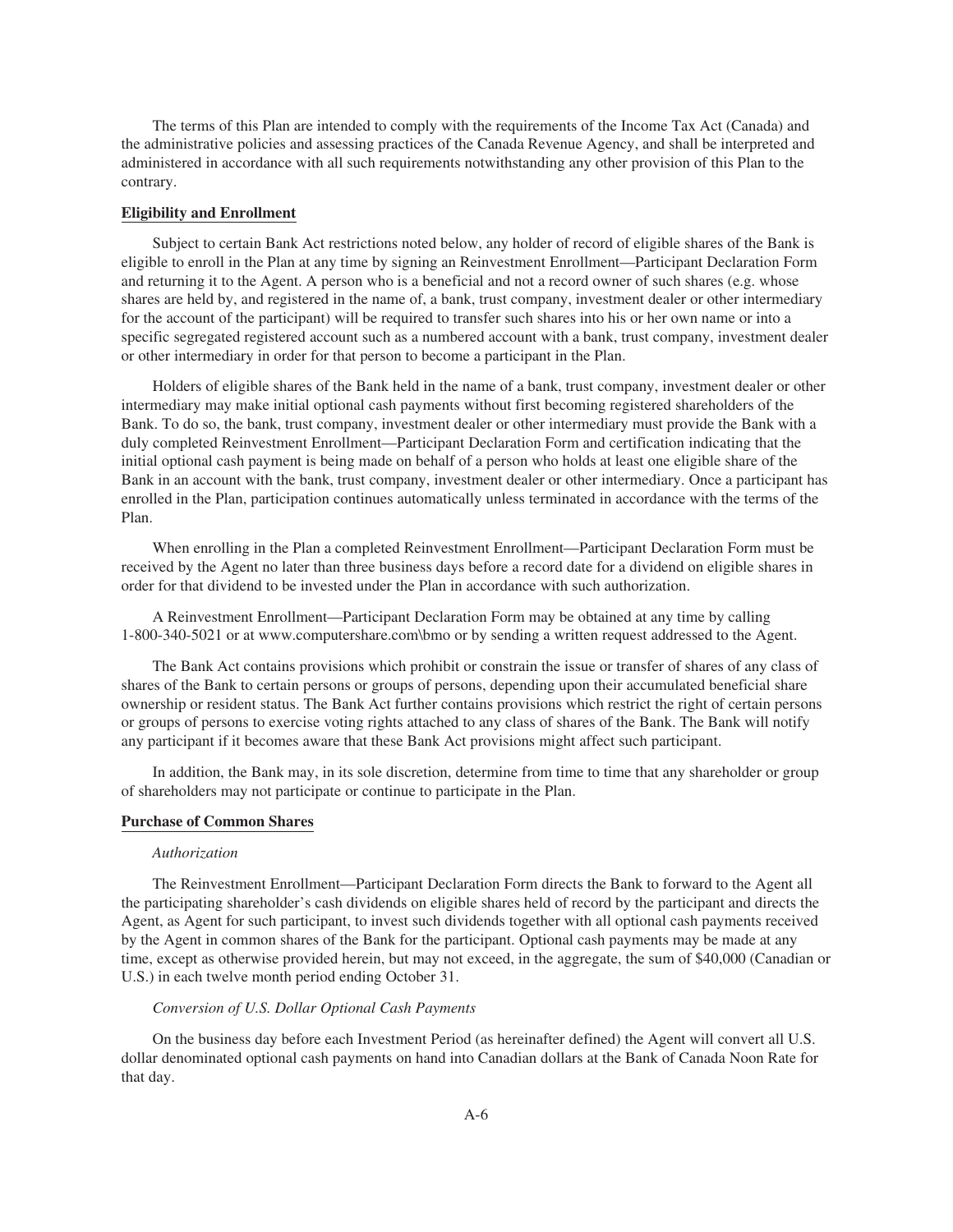# *Application of Funds*

The Agent will apply funds received under the Plan to the purchase of common shares during the Investment Period in respect of each month. If for any reason dividends or optional cash payments held by the Agent for investment on behalf of a participant have not been applied to the purchase of common shares within 35 days of receipt in the case of optional cash payments, or within 30 days following the dividend payment date in the case of funds received as dividends, they will be returned, or paid over in the case of dividends, by the Agent to the participant.

# *Investment Period*

The "Investment Period" in respect of any month,

- (a) when common shares are to be purchased directly from the Bank, will be the last business day of that month; and
- (b) when common shares are to be purchased on the open market through the facilities of a stock exchange,
	- (i) in the case of a month during which there is a payment date for a cash dividend on the Bank's common shares, will commence on the trade date for transactions which settle on such dividend payment date (according to the practices of such stock exchanges as the Agent may utilize from time to time) and end on the day that the Agent completes the purchase of the common shares required for that month; and
	- (ii) in the case of any other month, will commence on the trade date for transactions which settle on the last business day of the month (according to the practices of such stock exchanges as the Agent may utilize from time to time) and end on the day that the Agent completes the purchase of the common shares required for that month.

#### *Further Provisions with respect to Optional Cash Payments*

On the condition that a completed Optional Cash Purchase (OCP)—Participant Declaration Form in addition to meeting compliance measure(s) as explained in the form has been timely received by the Agent, all optional cash payments will be applied by the Agent to investment in common shares of the Bank during the first Investment Period following receipt of such payment, provided that such payments are received by the Agent no later than two business days before the Investment Period in a month when the common shares are to be purchased on the open market through the facilities of a stock exchange, or five business days before the Investment Period in a month when the common shares are to be issued by the Bank. Cash payments may be made when enrolling in the Plan by enclosing a cheque, made payable to the Agent, with the Reinvestment Enrollment—Participant Declaration Form. Thereafter, cash payments may be made by using the return portion of the statement of account sent to participants by the Agent.

Optional cash payments which are received too late in a month to be accepted for investment during that month's Investment Period will be invested in the following month's Investment Period. Notwithstanding the foregoing, optional cash payments which, as provided herein, would otherwise be invested in the Investment Period for the following month, will not be accepted by the Agent if it considers that it would be obliged to hold such cash payments for longer than 35 days.

#### *Dividends on Common Shares Held by Agent for Participants*

Dividends paid on common shares held by the Agent for the account of a participant under the Plan will be automatically reinvested in common shares during the relevant Investment Period for that dividend payment.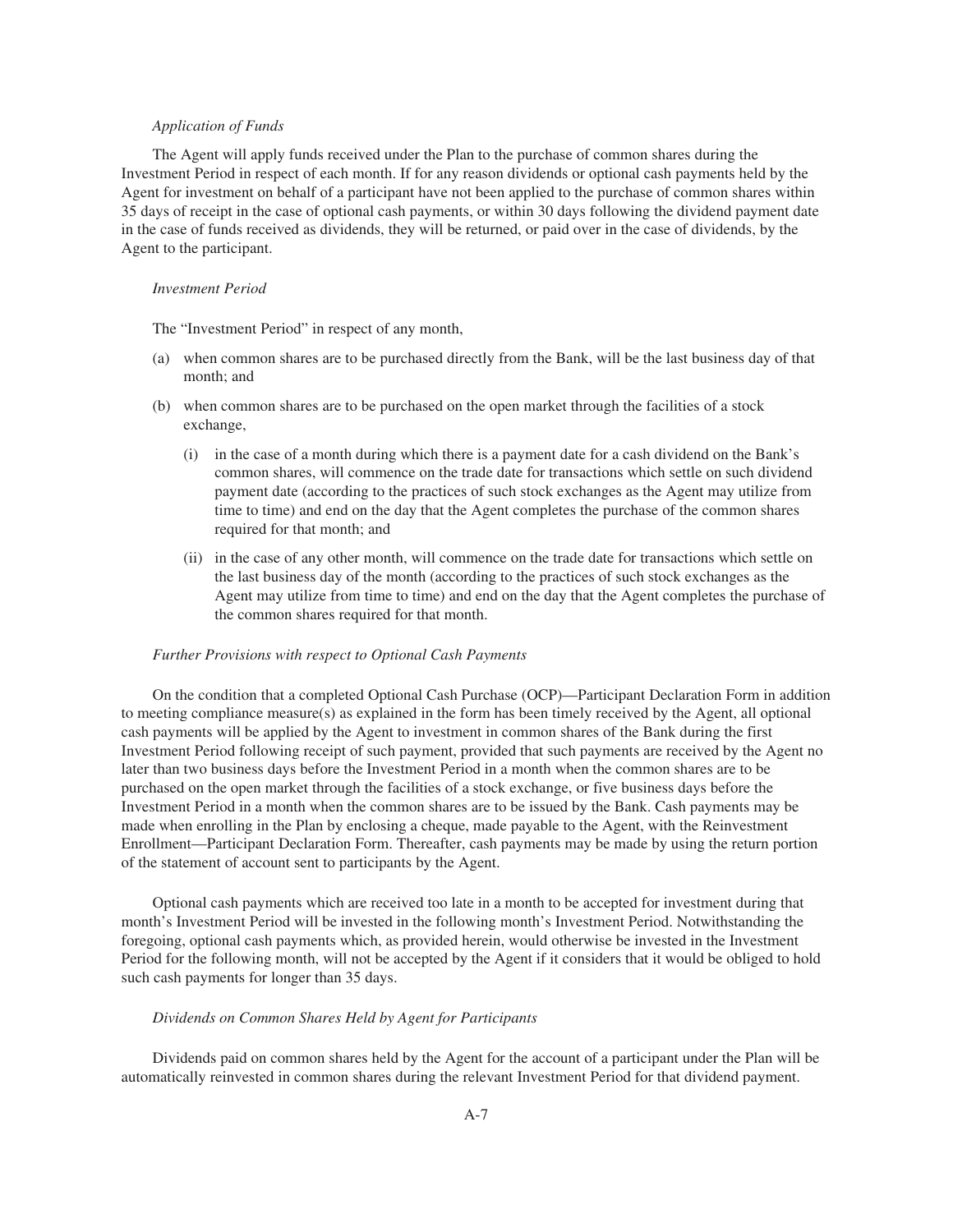# *Interest*

No interest will be paid to participants on any funds held by the Agent for investment under the Plan.

#### *Source of Common Shares Purchased*

The common shares acquired by the Agent for participants will be either existing common shares purchased on the open market through the facilities of a stock exchange or newly issued common shares purchased from the Bank, as determined from time to time by the Bank pursuant to a resolution of its Board of Directors, and advised on a timely basis to the Agent.

#### *Price of Common Shares Purchased*

The price (the "Average Market Price") at which common shares will be acquired during an Investment Period by the Agent on behalf of participants with cash dividends on eligible shares and optional cash payments will be,

- (a) when common shares are newly-issued from treasury and purchased directly from the Bank, the average of the closing prices for a board lot of the common shares of the Bank on the Toronto stock exchange on the five trading days on which at least a board lot of the Bank's common shares was traded immediately preceding an Investment Period; and
- (b) when common shares are purchased on the open market through the facilities of a stock exchange, the average of the actual cost (excluding brokerage commissions, fees and all transaction costs) incurred by the Agent to purchase such shares in such Investment Period.

For common shares newly-issued from treasury in connection with the reinvestment of cash dividends on eligible shares, there may be a discount of up to 5% from the Average Market Price. The Bank shall from time to time and in its sole discretion determine the amount of any applicable discount.

The Bank will announce by way of press release and in dividend announcements whether common shares purchased through dividend reinvestment under the Plan will be purchased on the open market or newly-issued from treasury, and any applicable discount for the dividend reinvestment.

### **Allocation to Participants of Common Shares Purchased**

At the end of each Investment Period each participant's account will be credited with that number of common shares purchased for the participant, including fractions computed to four decimal places, which is equal to the aggregate amount to be invested for each participant at the applicable common share price.

#### **Costs**

All administrative costs of the Plan, including any brokerage commissions or the fees or other expenses of the Agent, are borne by the Bank. There are no charges payable by a participant upon termination of participation in the Plan; however, if a participant's notice of termination requests the sale of all of the common shares held for the participant's account in the Plan, the participant will pay applicable brokerage commissions and transfer taxes, if any, on all dispositions of common shares effected for his or her account by the Agent.

# **Reports to Participants**

The Agent will maintain an account for each participant in the Plan. A statement of account will be mailed out to each participant approximately three weeks after each transaction in the participant's account. These statements are a participant's continuing record of the cost of purchases and should be retained for income tax purposes. In addition, each participant will receive annually from the Agent tax information for reporting dividends paid on common shares held under the Plan.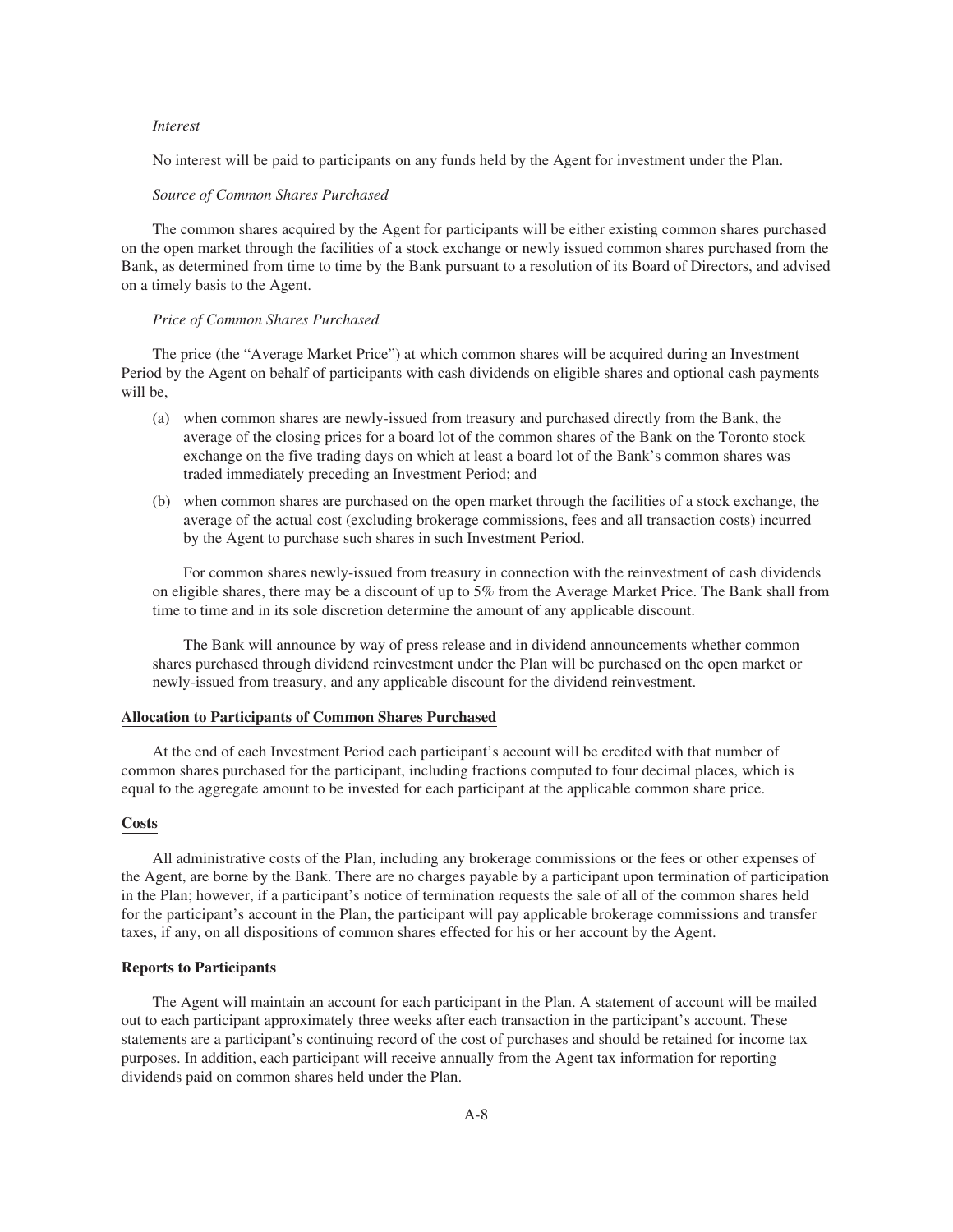## **Certificates for Common Shares**

Common shares purchased under the Plan will be registered in the name of the Agent, as Agent for participants in the Plan, and certificates, or a Direct Registration Advice, for such shares will not be issued to participants unless specifically requested. The number of common shares purchased under the Plan will be credited to Plan accounts established for participants and shown on their statements of account.

A participant who is not terminating participation in the Plan may, by duly completing the withdrawal portion of the voucher located on the reverse of the statement of account and sending it to the Agent, have common share certificates, or a Direct Registration Advice, issued and registered in the participant's name for any number of whole common shares held for the participant's account under the Plan. Such requests should be mailed to the Agent. Normally, certificates, or a Direct Registration Advice, will be issued to a participant within seven days of receipt by the Agent of a participant's written request. Any remaining whole common shares and fractions of a common share will continue to be held for the participant's account under the Plan.

Accounts under the Plan are maintained in the names in which certificates of the participants were registered at the time they entered the Plan. Consequently, certificates, or a Direct Registration Advice, for whole common shares will be similarly registered when issued.

#### **Pledging of Shares**

Common shares held by the Agent for a participant under the Plan may not be pledged, sold or otherwise disposed of by the participant. A participant who wishes to effect any such transaction must request that certificates, or a Direct Registration Advice, for such shares be issued in the participant's name.

### **Termination of Participation**

Participation in the Plan may be terminated by a participant at any time by giving written notice to the Agent.

Participation in the Plan will be terminated automatically upon receipt by the Agent of a written notice of the death of the participant. In such case, certificates, or a Direct Registration Advice, for whole common shares of the Bank will be issued in the name of the deceased participant and/or in the name of the estate of the deceased participant, as appropriate, and the Agent will send such certificates, or a Direct Registration Advice, and a cash payment for any uninvested optional cash payments and for any fraction of a common share to the representative of the deceased participant.

The Bank reserves the right to terminate at any time the participation of a participant in the Plan if less than one whole common share is held for such participant's account under the Plan. The Bank also reserves the right to terminate, upon prior written notice, the participation of a participant in the Plan if less than ten whole common shares are held for such participant under the Plan and if such participant has not made any optional cash payments for six consecutive quarterly dividend periods. Any such participant may re-enroll in the Plan at any time.

When participation in the Plan is terminated, the participant will receive a certificate, or a Direct Registration Advice, for the whole common shares held for such participant's account and a cash payment for any fraction of a common share and for any uninvested optional cash payments. If notice of termination is received by the Agent at least three days prior to the applicable record date in respect of a cash dividend on eligible shares held by the participant, the participant's account will be closed. Any requests received after the above date will be held until the end of the Investment Period of the month in which the dividend payment occurs.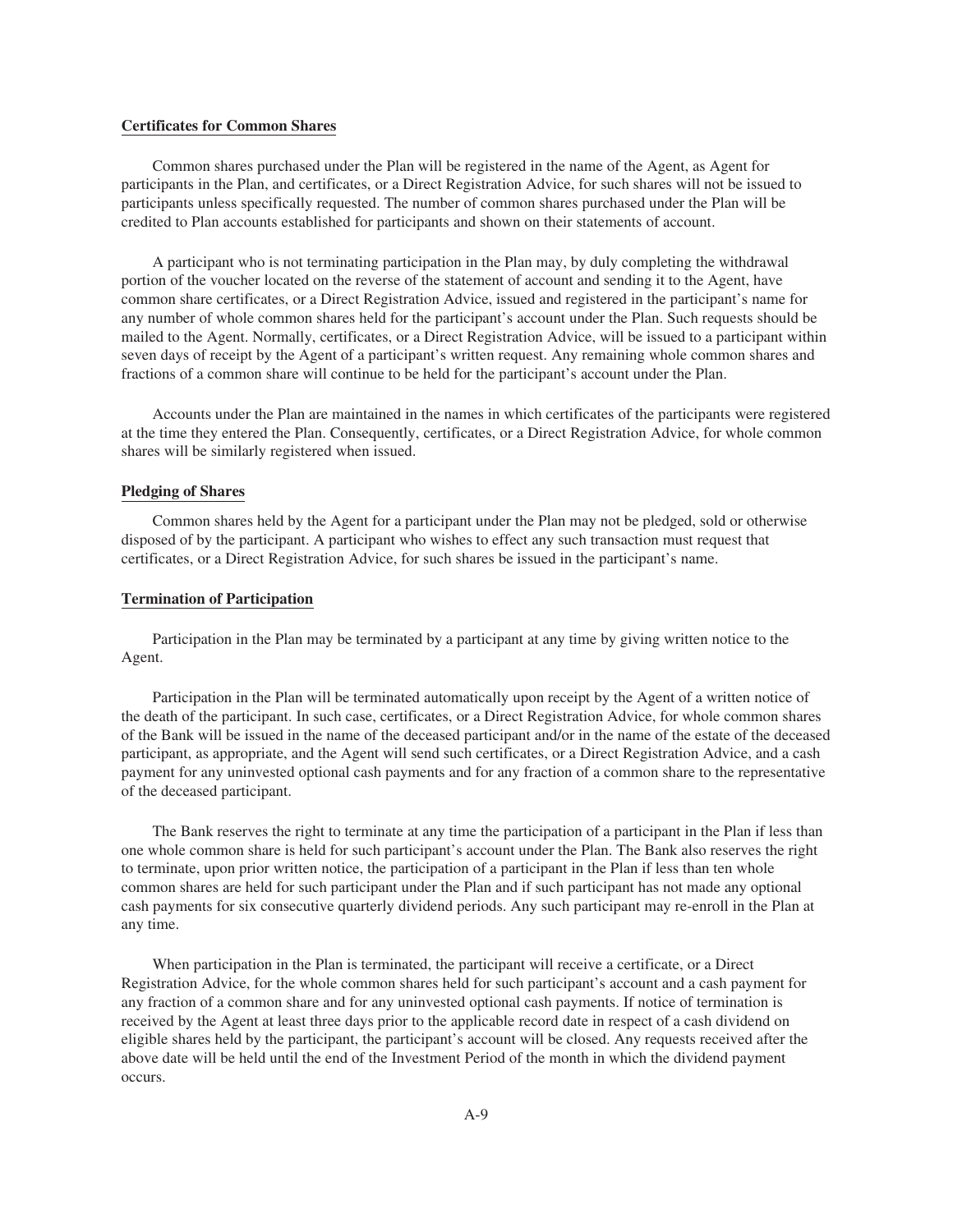Upon termination of participation, a participant may request that all common shares, both whole shares and any fraction of a share, held for the participant's account under the Plan be sold. If sale of all common shares is specified in the notice of termination, such sale will be made by the Agent, through a stock broker designated by the Agent, as soon as practicable following receipt by the Agent of such notice. The proceeds of such sale, less brokerage commissions and transfer taxes, if any, will be paid to the terminating participants by the Agent. Common shares that are to be sold may be commingled with common shares of other terminating participants, in which case the proceeds to each terminating participant will be based on the average sales price of all shares so commingled. With respect to any fraction of a common share interest, the Agent will pay cash determined in the same manner as provided hereinabove with respect to the sale of the whole common shares.

# **Rights Offering**

In the event the Bank makes available to holders of its common shares rights to subscribe to additional common shares or other securities, rights certificates will be issued by the Bank to each participant for the number of whole common shares held for a participant's account under the Plan on the record date for such rights issue plus the number of common shares, if any, held of record by such participant. Rights based on a fraction of a common share held for a participant's account will be sold for such a participant by the Agent and the net proceeds invested as an optional cash payment during the next Investment Period.

#### **Stock Dividends and Stock Splits**

Any common shares of the Bank distributed pursuant to a stock dividend or a stock split on common shares held by the Agent for participants under the Plan will be retained by the Agent and credited by the Agent proportionately to the accounts of the participants in the Plan. Certificates, or a Direct Registration Advice, for any common shares resulting from a stock dividend or a stock split on common shares held of record by a participant will be mailed directly to the participant in the same manner as to shareholders who are not participating in the Plan.

# **Shareholder Voting**

Subject to the provisions of the Bank Act, whole common shares held for a participant's account under the Plan on the record date for a vote of shareholders will be voted in the same manner as the participant's common shares of record are voted, either by proxy or by the participant in person. If the participant is no longer a holder of record of common shares, or is a holder of record of eligible series of either class A or class B preferred shares which are entitled to vote at a meeting of shareholders, the whole common shares held for such participant's account will be voted in accordance with the instructions of the participant given on a form to be furnished by the Bank. Shares for which instructions are not received will not be voted.

#### **Liability of the Bank and the Agent**

Neither the Bank nor the Agent shall be liable for any act, or for any omission to act, including, without limitation, any claims for liability:

- (a) arising out of failure to terminate a participant's account upon such participant's death prior to receipt of notice in writing of such death; and
- (b) with respect to the prices at which common shares are purchased for the participant's account and the times such purchases are made.

Participants should recognize that neither the Bank nor the Agent can assure a profit or protect them against a loss on the common shares purchased under the Plan.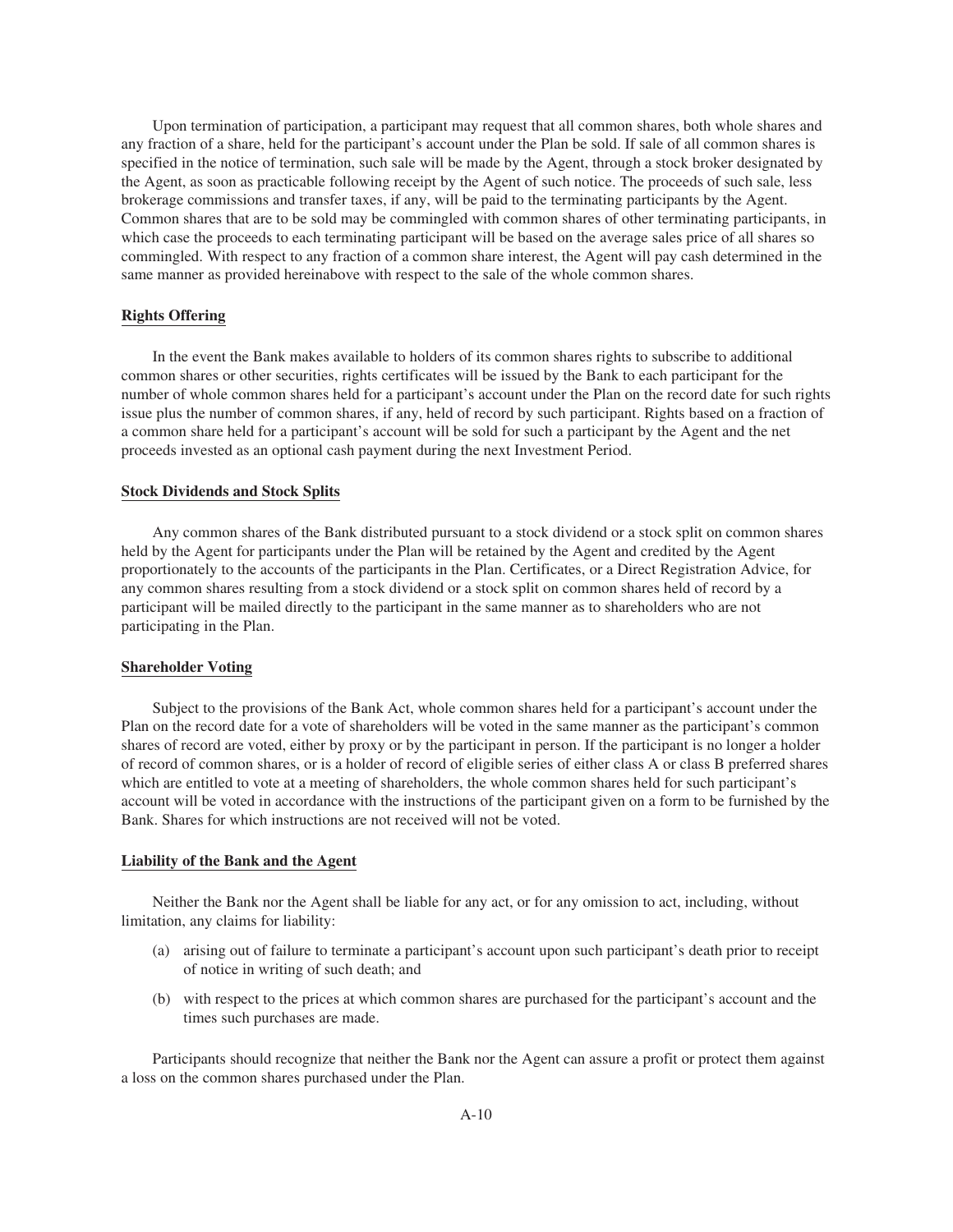#### **Amendment, Suspension or Termination of the Plan**

The Bank reserves the right to amend or suspend, in whole or in part, or terminate the Plan at any time, but such action shall have no retroactive effect that would prejudice the interests of the participants. All participants will be sent written notice of any such amendment, suspension or termination. In the event of termination of the Plan by the Bank, certificates, or a Direct Registration Advice, for whole common shares held for participants' accounts under the Plan and cash payments for any fraction of a common share and for any uninvested optional cash payments will be remitted with due dispatch by the Agent to the participants. In the event of suspension of the Plan by the Bank, no investment will be made by the Agent during the Investment Period immediately following the effective date of such suspension; cash payments for any optional cash payments which are not invested as of the effective date of such suspension and dividends on eligible shares which are subject to the Plan and which are paid after the effective date of such suspension will be remitted by the Agent to the participants.

#### **Notices**

All notices required to be given under the Plan shall be mailed to participants at the addresses shown on the records at the Bank.

### **Effective Date of this Plan**

This Plan became effective April 1, 1981 and is amended and restated as of January 5, 2009.

### **TAXES**

## **Certain Canadian Federal Income Tax Considerations**

The following is a summary of the principal Canadian federal income tax considerations generally applicable to a participant under the Plan who, at all relevant times, for purposes of the application of the *Income Tax Act* (Canada) (the "Tax Act") and the *Income Tax Regulations* (the "Regulations"), deals at arm's length with and is not affiliated with the Bank, holds shares acquired under the Plan as capital property, and has cash dividends paid on common shares of the Bank reinvested under the Plan.

This summary is based upon the current provisions of the Tax Act and the Regulations, and all specific proposals to amend the Tax Act and the Regulations publicly announced by the Minister of Finance (Canada) prior to the date hereof (the "Proposed Amendments"), and the current published administrative policies and assessing practices of the Canada Revenue Agency. This summary assumes that all Proposed Amendments will be enacted in the form proposed. However, no assurances can be given that the Proposed Amendments will be enacted as proposed, or at all. This summary is not exhaustive of all possible Canadian federal income tax considerations, and does not take into account Canadian provincial or territorial income tax laws, or foreign tax considerations.

This summary does not apply to: (i) a participant who is subject to the "mark-to-market" rules under the Tax Act aPpplicable to certain "financial institutions"; (ii) a participant an interest in which is a "tax shelter investment"; or (iii) a participant to whom the "functional currency" reporting rules apply (all as defined in the Tax Act).

**This summary is of a general nature only and is not, and is not intended to be, legal or tax advice to any particular participant under the Plan. This summary is not exhaustive of all Canadian federal income tax considerations. Accordingly, prospective participants should consult their own tax advisers having regard to their own particular circumstances.**

#### *Canadian Residents*

This portion of the summary is generally applicable to a participant under the Plan who, at all relevant times, for purposes of the application of the Tax Act, is, or is deemed to be resident in Canada.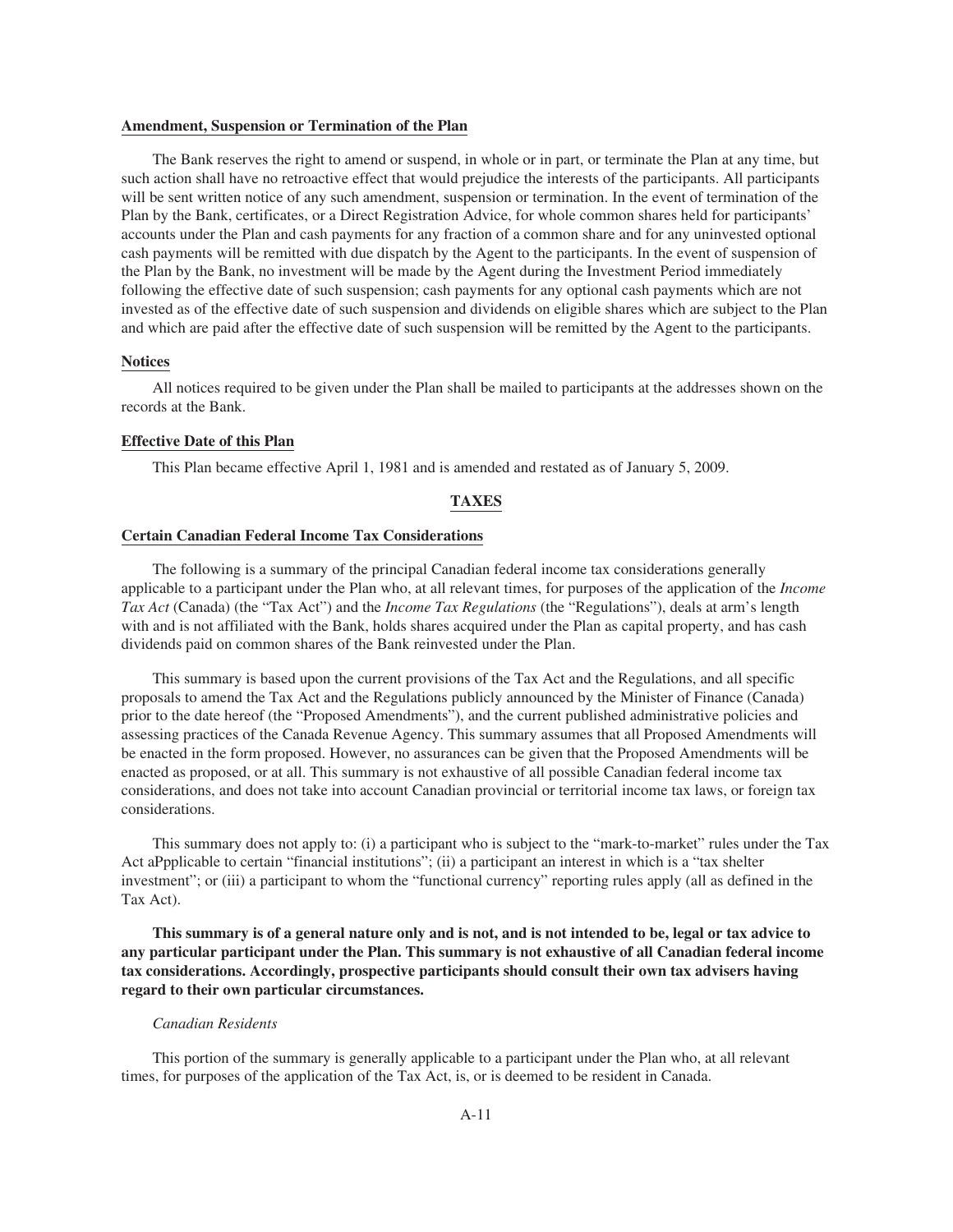All cash dividends paid on common shares of the Bank that are reinvested on behalf of a participant will generally be subject to the tax treatment normally applicable to taxable dividends (including eligible dividends) from taxable Canadian corporations. For example, in the case of a participant who is an individual, such dividends will be subject to the normal gross-up and credit rules or, in the case of a participant who is a private corporation or one of certain other corporations, a refundable tax will apply to the amount of the dividend. Other taxes could apply depending on the circumstances of the participant.

The right granted under the terms of the Plan to reinvest cash dividends paid on common shares in common shares newly-issued from treasury at the Average Market Price, less a discount of up to 5% of the Average Market price, and the exercise of such right, should not give rise to a taxable benefit under the Tax Act.

A participant will not realize any taxable income when the participant receives certificates, or a Direct Registration Advice, for whole common shares credited to the participant's account, either upon the participant's request, upon termination of participation or upon termination of the Plan.

The cost to a participant of common shares acquired under the Plan will be the price paid for the shares by the participant. For the purpose of computing the adjusted cost base of such shares to the participant, the cost of the shares will be averaged with the adjusted cost base of all common shares of the Bank held by the participant as capital property.

A participant may realize a capital gain or loss on the disposition of shares acquired through the Plan, including in the case of a fraction of a common share.

#### *Non-Residents of Canada*

This portion of the summary is generally applicable to a participant under the Plan who, at all relevant times, for purposes of the application of the Tax Act, is not, and is not deemed to be, resident in Canada, and who does not carry on business in Canada. Special rules, which are not discussed in this summary, may apply to a non-Canadian participant that is an insurer that carries on an insurance business in Canada and elsewhere.

Dividends which a participant who is not a resident of Canada designates for investment under the Plan will be subject to Canadian withholding tax at the rate of 25%, subject to any reduction in the rate of withholding to which the participant is entitled under any applicable income tax convention between Canada and the country in which the participant is resident. For example, where a participant is a U.S. resident entitled to benefits under the *Canada-U.S. Income Tax Convention* (1980), as amended, and is the beneficial owner of the dividends, the applicable rate of Canadian withholding tax is generally reduced to 15%. The amount of dividends to be invested under the Plan will be reduced by the amount of tax withheld.

Gains on the disposition of the Bank's common shares by a non-resident of Canada are generally not subject to Canadian income tax unless such shares are or are deemed to be "taxable Canadian property" within the meaning of the Tax Act and the non-resident is not entitled to relief under any applicable income tax convention between Canada and the country in which the participant is resident. Provided the common shares of the Bank are listed on a designated stock exchange, such shares will generally not be taxable Canadian property to a participant unless, at any time during the five-year period immediately preceding a disposition, the participant, persons with whom the participant did not deal at arm's length or the participant and persons with whom the participant did not deal at arm's length owned or had an interest in or option to acquire 25% or more of the issued shares of any class or series of shares of the Bank.

# **Certain United States Tax Considerations for United States Residents**

The following is a general summary of the principal U.S. federal income tax consequences of the ownership of common shares and participation in the Plan as of the date hereof. The summary is applicable to U.S. holders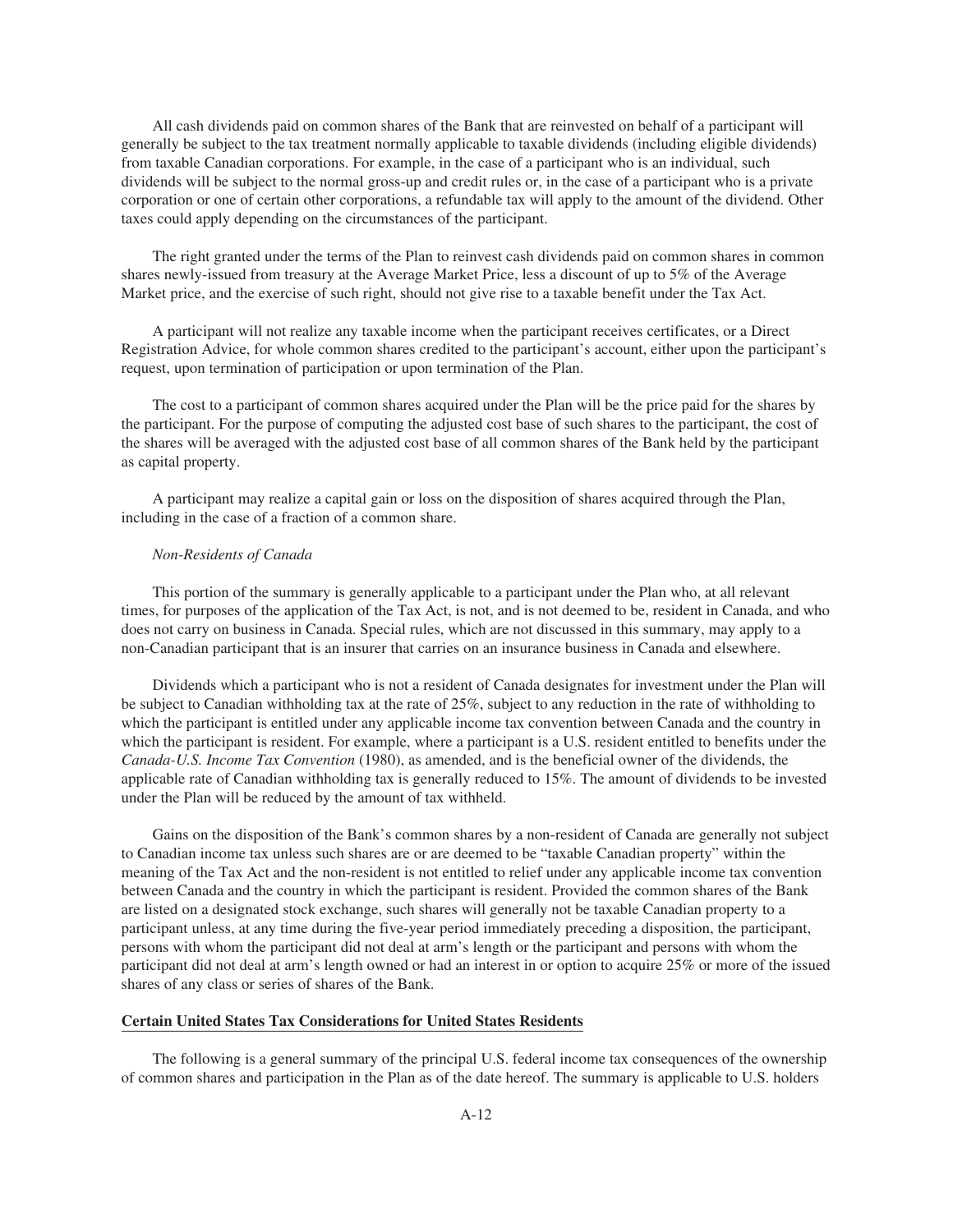(as defined below) who are residents of the U.S. for purposes of the current *Canada-United States Income Tax Convention (1980)*, as amended. Except where noted, it deals only with common shares held as capital assets and does not deal with special situations, such as those of dealers in securities or currencies, financial institutions, tax-exempt entities, life insurance companies, persons holding common shares as part of a hedging, integration, conversion or constructive sale transaction or a straddle, persons owing 10% or more of the voting stock of the Bank, and persons whose "functional currency" is not the U.S. dollar. Furthermore, the discussion below is based upon the provisions of the Internal Revenue Code of 1986, as amended (the "Code"), and regulations, rulings and judicial decisions thereunder as of the date hereof, and such authorities may be repealed, revoked or modified so as to result in U.S. federal income tax consequences different from those discussed below. **Persons considering the purchase, ownership or disposition of common shares should consult their own tax advisers concerning the U.S. federal income tax consequences in light of their particular situations as well as any consequences arising under the laws of any other taxing jurisdiction.**

As used herein, the term "U.S. holder" means a beneficial holder of a common share that is (i) a citizen or resident of the U.S., (ii) a corporation or partnership created or organized in or under the laws of the U.S. or any political subdivision thereof, (iii) an estate the income of which is subject to U.S. federal income taxation regardless of its source or (iv) a trust if it  $(x)$  is subject to the supervision of a court within the U.S and one or more U.S. persons have the authority to control all substantial decisions of the trust, or (y) that has a valid election in effect under applicable U.S. Treasury regulations to be treated as a U.S. person.

A U.S. holder participant will realize ordinary taxable income from cash dividends on the Bank's common shares and any deemed dividend resulting from a discount in the purchase price as discussed below. The gross amount of the dividends, including any amounts deducted for Canadian withholding taxes, will be subject to United States taxation. If the U.S. holder participant so elects with respect to all foreign taxes, he will be entitled to a credit against his United States Federal income tax liability for the Canadian withholding tax imposed on those dividends. The amount of the credit will be subject to limitations contained in the foreign tax credit provisions of the Code. A U.S. holder participant who finds that, because of such limitations, it is more advantageous in the United States resident participant's particular case to claim Canadian withholding tax as a deduction rather than as a credit may do so, but only for a year for which the United States resident participant elects to do so with respect to all foreign taxes.

A participant in the Plan will recognize dividend income for United States tax purposes on the dividend payment date as described below.

If the dividend (reduced by withheld Canadian income tax) is used to acquire common shares on the participant's behalf on the open market, the participant will recognize a dividend equal to the sum of (i) amount of cash which he or she would have received had the dividend been paid in cash (including the amount of withheld Canadian income tax) and (ii) the participant's pro-rata share of the brokerage commissions paid by the Bank with respect to the purchase of the common shares.

If the dividend (reduced by Canadian tax withheld) is used to purchase common shares from the Bank, the participant will recognize a dividend equal to the sum of (i) the amount of cash which he or she would have received had the dividend been paid in cash and (ii) the Canadian tax withheld.

In addition, a participant who purchases common shares under the Plan will recognize dividend income if (i) the shares are purchased directly from the Bank rather than on the open market and (ii) the purchase price is less than the fair market value of the common shares. In such case, the amount of the additional taxable dividend resulting from the purchase price discount will be the difference between the fair market value of the common shares acquired and the amount paid for the common shares.

If common shares acquired on the participant's behalf under the dividend reinvestment aspect of the Plan are purchased on the open market, the participant's tax basis in those shares will equal the price paid for the